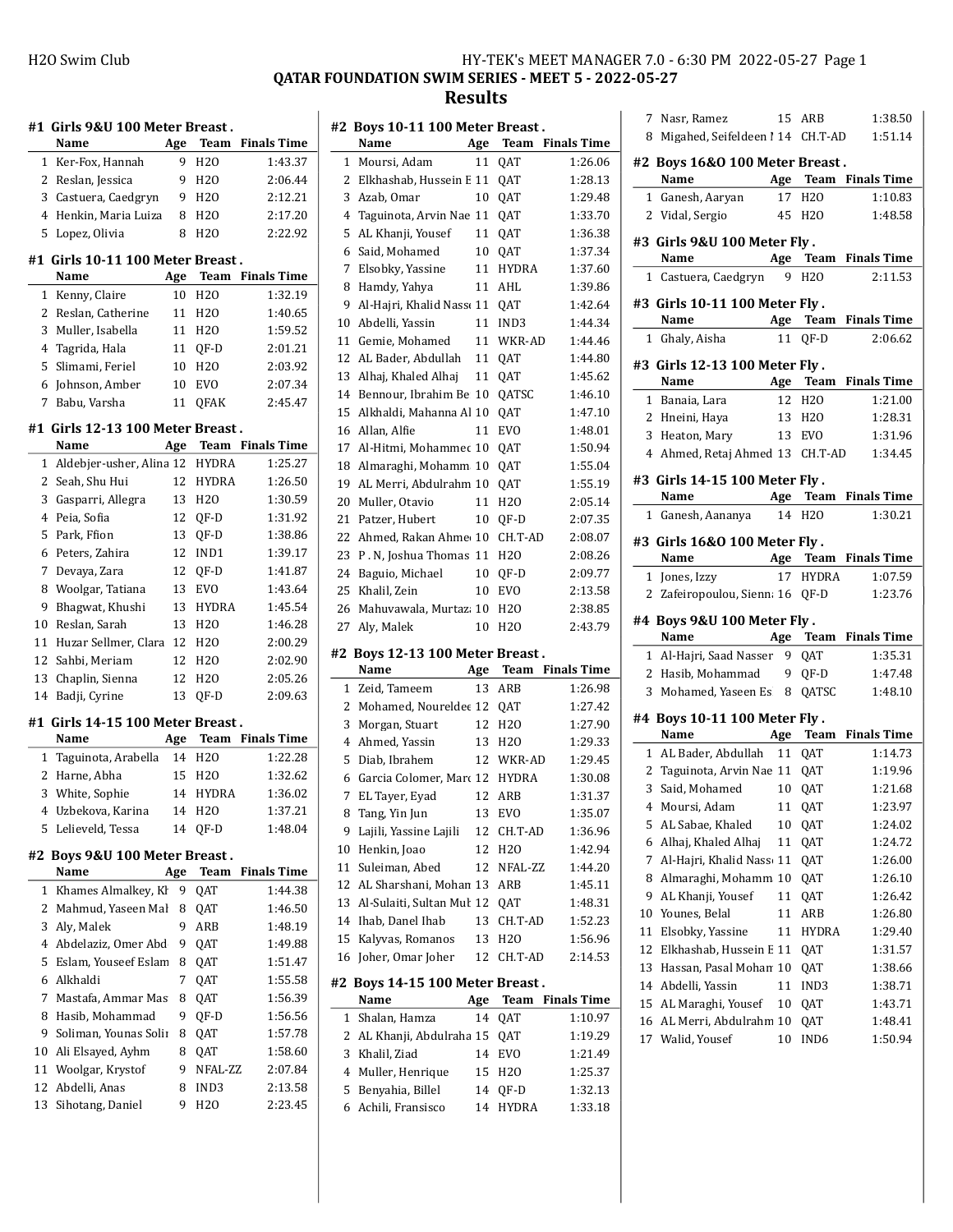## QATAR FOUNDATION SWIM SERIES - MEET 5 - 2022-05-27

|                                                          | #4 Boys 12-13 100 Meter Fly .     |          |                     |                         |  |
|----------------------------------------------------------|-----------------------------------|----------|---------------------|-------------------------|--|
|                                                          | Name                              | Age      |                     | <b>Team</b> Finals Time |  |
| 1                                                        | Elhamayda, Abdullah 13 QAT        |          |                     | 1:09.62                 |  |
| 2                                                        | EL Sayed, Adem                    |          | 13 ARB              | 1:10.83                 |  |
|                                                          | 3 Mohamed, Noureldet 12 QAT       |          |                     | 1:18.27                 |  |
|                                                          | 4 Ahmed, Yassin                   |          | 13 H <sub>20</sub>  | 1:25.16                 |  |
| 5                                                        | Jerry, Rehaan                     |          | 12 H <sub>2</sub> O | 1:29.33                 |  |
|                                                          | 6 Mohamed, Omar Esla 12 QATSC     |          |                     | 1:37.34                 |  |
| 7                                                        | Al-Sulaiti, Sultan Mul 12 OAT     |          |                     | 1:44.26                 |  |
|                                                          | #4 Boys 14-15 100 Meter Fly.      |          |                     |                         |  |
|                                                          | Name                              |          |                     | Age Team Finals Time    |  |
| 1                                                        | Mohammad, Jehad Es 14 WKR-AD      |          |                     | 1:10.03                 |  |
|                                                          | 2 Ammar, Seif Ammar 14 CH.T-AD    |          |                     | 1:11.64                 |  |
| 3                                                        | Jackson, Charlie                  |          | 14 EVO              | 1:15.17                 |  |
|                                                          | 4 KuckI, Jakub                    |          | 14 H <sub>20</sub>  | 1:16.17                 |  |
|                                                          | 5 Chandra, Abhijay                |          | 14 NFAL-ZZ          | 1:20.68                 |  |
|                                                          | 6 Benyahia, Billel                | 14       | OF-D                | 1:21.90                 |  |
| #4 Boys 16&0 100 Meter Fly.<br>#<br>Age Team Finals Time |                                   |          |                     |                         |  |
|                                                          | Name                              |          |                     |                         |  |
|                                                          | 1 Eccles, Daniel                  | 23       | <b>EVO</b>          | 1:03.84                 |  |
|                                                          | 2 Sorour, Amr                     | 16       | H <sub>20</sub>     | 1:22.77                 |  |
|                                                          | #5 Girls 10-11 200 Meter Back .   |          |                     |                         |  |
|                                                          | Name                              |          |                     | Age Team Finals Time    |  |
| 1                                                        | Lmshtin, Jasmin Ousa 10 QATSC     |          |                     | 3:44.12                 |  |
|                                                          | 2 Muller, Isabella                |          | 11 H <sub>20</sub>  | 3:55.87                 |  |
|                                                          | 3 Johnson, Amber                  |          | 10 EVO              | 3:56.30                 |  |
|                                                          | #5 Girls 12-13 200 Meter Back.    |          |                     |                         |  |
|                                                          | Name                              |          |                     | Age Team Finals Time    |  |
|                                                          | 1 Peters, Zahira                  | 12       | IND1                | 2:47.96                 |  |
|                                                          | 2 Hammam, Karma                   |          | 13 H2O              | 3:05.31                 |  |
| 3                                                        | Di Pietro, Annamaria 12 H2O       |          |                     | 3:07.53                 |  |
| 4                                                        | John, Reya                        | 12       | QF-D                | 3:19.78                 |  |
|                                                          | 5 Badji, Cyrine                   | 13       | QF-D                | 3:42.72                 |  |
|                                                          | #5 Girls 14-15 200 Meter Back .   |          |                     |                         |  |
|                                                          | Name                              |          |                     | Age Team Finals Time    |  |
| $\mathbf{1}$                                             | Allan, Evie                       | 14       | <b>EVO</b>          | 2:37.44                 |  |
| 2                                                        | Battad, Kirsten                   | 14       | H2O                 | 2:59.72                 |  |
|                                                          | Uzbekova, Karina                  |          |                     |                         |  |
| 3                                                        |                                   | 14       | H <sub>20</sub>     | 3:10.43                 |  |
|                                                          | #6 Boys 9&U 200 Meter Back.       |          |                     |                         |  |
|                                                          | Name                              | Age      | Team                | <b>Finals Time</b>      |  |
| 1                                                        | Di Pietro, Alfio                  | 9        | H2O                 | 3:32.97                 |  |
| 2                                                        | Soliman, Younas Solir             | 8        | QAT                 | 3:33.87                 |  |
| 3                                                        | Ayche, Omar Ayche                 | 8        | QAT                 | 3:44.53                 |  |
| 4                                                        | Saad Mohamed, Abde                | 9        | H20                 | 3:56.56                 |  |
| 5                                                        | L.S., Niranjan                    | 8        | IND4                | 4:48.70                 |  |
| #6                                                       | <b>Boys 10-11 200 Meter Back.</b> |          |                     |                         |  |
|                                                          | Name                              | Age      | Team                | <b>Finals Time</b>      |  |
| 1                                                        | Taguinota, Arvin Nae 11           |          | QAT                 | 2:41.63                 |  |
| 2                                                        | Moursi, Adam                      | 11       | QAT                 | 2:54.06                 |  |
| 3                                                        | Elkhashab, Hussein E 11           |          |                     | 2:54.96                 |  |
| 4                                                        |                                   |          | QAT                 |                         |  |
| 5                                                        | Alhaj, Khaled Alhaj<br>Azab, Omar | 11<br>10 | QAT<br>QAT          | 3:02.61<br>3:02.68      |  |

| 6            | AL Khanji, Yousef                | 11  | QAT             | 3:03.49            |
|--------------|----------------------------------|-----|-----------------|--------------------|
| 7            | Almaraghi, Mohamm 10             |     | QAT             | 3:07.17            |
| 8            | Gazar, Adam M Gazar 11           |     | QATSC           | 3:11.48            |
| 9            | AL Karani, Mohamed 10            |     | QAT             | 3:11.96            |
| 10           | AL Bader, Abdullah               | 11  | QAT             | 3:12.45            |
| 11           | Al-Hajri, Khalid Nass 11         |     | QAT             | 3:13.20            |
| 12           | Said, Mohamed                    | 10  | QAT             | 3:13.61            |
| 13           | AL Merri, Abdulrahm 10           |     | QAT             | 3:15.76            |
| 14           | Hassan, Pasal Mohan 10           |     | QAT             | 3:23.39            |
| 15           | Abril Clavijo, Matias            | 11  | H2O             | 3:29.51            |
| 16           | Elrowiny, Mohamed                | 11  | <b>EVO</b>      | 4:38.66            |
|              | #6 Boys 12-13 200 Meter Back.    |     |                 |                    |
|              | Name                             | Age | Team            | <b>Finals Time</b> |
| 1            | Hassan, Marwan                   | 13  | QAT             | 2:33.78            |
| 2            | Mohamed, Noureldet 12 QAT        |     |                 | 2:59.04            |
| 3            | Al-Sulaiti, Sultan Muł 12        |     | QAT             | 3:14.04            |
| 4            | Lajili, Yassine Lajili           | 12  | CH.T-AD         | 3:25.78            |
| 5            | Elzain, Yazan                    | 12  | NFAL-ZZ         | 3:27.46            |
|              |                                  |     |                 |                    |
|              | #6 Boys 14-15 200 Meter Back.    |     |                 |                    |
|              | Name                             |     | Age Team        | <b>Finals Time</b> |
|              | 1 Hilal, Ibrahim                 | 14  | QAT             | 2:28.33            |
|              | 2 Amin, Omar                     | 14  | H <sub>20</sub> | 2:32.97            |
| 3            | AL Khanji, Abdulla               | 15  | QAT             | 2:48.04            |
|              | 4 Shangari, Chaitanya            | 15  | H <sub>20</sub> | 2:49.21            |
|              | #7  Girls 9&U 200 Meter IM .     |     |                 |                    |
|              | Name                             | Age | <b>Team</b>     | <b>Finals Time</b> |
|              |                                  |     |                 |                    |
| $\mathbf{1}$ | Ker-Fox, Hannah                  | 9   | H <sub>20</sub> | 3:07.21            |
| 2            | Gupta, Aradhaya                  | 9   | H20             | 4:13.05            |
|              |                                  |     |                 |                    |
|              | #7 Girls 10-11 200 Meter IM .    |     |                 |                    |
|              | Name                             | Age | <b>Team</b>     | <b>Finals Time</b> |
| $\mathbf{1}$ | Kenny, Claire                    | 10  | H <sub>20</sub> | 2:55.28            |
|              | #7 Girls 12-13 200 Meter IM.     |     |                 |                    |
|              | Name                             | Age | Team            | <b>Finals Time</b> |
| 1            | Seah, Shu Hui                    | 12  | HYDRA           | 2:54.13            |
|              | 2 Aldebjer-usher, Alina 12 HYDRA |     |                 | 3:00.67            |
|              | 3 Permana, Alya                  | 13  | NFAL-ZZ         | 3:04.28            |
|              | 4 Gasparri, Allegra              |     | 13 H2O          | 3:08.30            |
| 5            | Di Pietro, Annamaria 12          |     | H2O             | 3:16.24            |
| 6            | Dowds, Sufia                     | 12  | <b>EVO</b>      | 3:20.85            |
| 7            | Devaya, Zara                     | 12  | QF-D            | 3:24.23            |
| 8            | Aburayya, Jodie Abur 12          |     | CH.T-AD         | 3:28.59            |
| 9            | Woolgar, Tatiana                 | 13  | EVO             | 3:34.58            |
| 10           | Yutuc, Jianna Marie              | 13  | H2O             | 3:39.14            |
|              | #7  Girls 14-15 200 Meter IM .   |     |                 |                    |
|              | Name                             | Age | Team            | <b>Finals Time</b> |
| 1            | Taguinota, Arabella              | 14  | H2O             | 2:40.68            |
| 2            | Marshall, Layla                  | 15  | QF-D            | 2:52.93            |
| 3            | Saad Mohamed, Salm 14            |     | H <sub>20</sub> | 2:58.21            |
| 4            | White, Sophie                    | 14  | HYDRA           | 3:00.43            |
| 5            | Uzbekova, Karina                 | 14  | H20             | 3:09.85            |
| 6            | Kim, Erin                        | 14  | QF-D            | 3:30.63            |
|              |                                  |     |                 |                    |
|              |                                  |     |                 |                    |

|    | #7  Girls 16&0 200 Meter IM .   |        |                 |                    |
|----|---------------------------------|--------|-----------------|--------------------|
|    | Name                            | Age    | Team            | <b>Finals Time</b> |
| 1  | Jones, Izzy                     | 17     | <b>HYDRA</b>    | 2:31.25            |
|    | 2 Zafeiropoulou, Sienna 16 QF-D |        |                 | 3:03.14            |
|    | #8 Boys 9&U 200 Meter IM.       |        |                 |                    |
|    | Name                            | Age    | Team            | <b>Finals Time</b> |
| 1  | Khames Almalkey, Kł             | 9      | QAT             | 3:19.46            |
| 2  | Eslam, Youseef Eslam            | 8      | QAT             | 3:24.80            |
| 3  | Abdulla, Hussin                 | 9      | QAT             | 3:25.83            |
| 4  | Al-Hajri, Saad Nasser           | 9      | QAT             | 3:31.58            |
| 5  | Alhilal, Mohammed A             | 8      | QAT             | 3:34.62            |
| 6  | Mohamed, Yaseen Es              | 8      | QATSC           | 3:35.41            |
| 7  | Almalki, Salman Alma            | 7      | QAT             | 3:35.49            |
| 8  | Ali Elsayed, Ayhm               | 8      | QAT             | 3:36.61            |
| 9  | Elghamry, Samy Elgh             | 8      | QATSC           | 3:43.11            |
| 10 | Alkhaldi                        | 7      | QAT             | 3:45.71            |
| 11 | Di Pietro, Alfio                | 9      | H <sub>20</sub> | 3:55.54            |
| 12 | Taher, Eyad Taher               | 7      | QAT             | 4:03.69            |
| 13 | Aburayya, Ammar Ab              | 8      | CH.T-AD         | 4:04.57            |
|    | #8 Boys 10-11 200 Meter IM.     |        |                 |                    |
|    | Name                            | Age    | Team            | <b>Finals Time</b> |
| 1  | Taguinota, Arvin Nae 11         |        | QAT             | 2:46.36            |
| 2  | Elkhashab, Hussein E 11         |        | QAT             | 2:53.28            |
| 3  | Moursi, Adam                    | 11     | QAT             | 2:53.37            |
| 4  | AL Sabae, Khaled                | 10     | QAT             | 2:57.28            |
| 5  | Alhaj, Khaled Alhaj             | 11     | QAT             | 3:00.79            |
| 6  | Said, Mohamed                   | $10\,$ | QAT             | 3:02.29            |
| 7  | AL Bader, Abdullah              | 11     | QAT             | 3:05.43            |
| 8  | AL Khanji, Yousef               | 11     | QAT             | 3:05.45            |
| 9  | Elsobky, Yassine                | 11     | HYDRA           | 3:06.53            |
| 10 | Al-Hajri, Khalid Nass 11        |        | QAT             | 3:08.15            |
| 11 | Almaraghi, Mohamm 10            |        | QAT             | 3:16.51            |
| 12 | Hamdy, Yahya                    | 11     | AHL             | 3:16.99            |
| 13 | AL Karani, Mohamed 10           |        | QAT             | 3:19.73            |
| 14 | Gemie, Mohamed                  | 11     | WKR-AD          | 3:23.05            |
| 15 | Alkhaldi, Mahanna Al 10         |        | QAT             | 3:24.12            |
| 16 | AL Maraghi, Yousef              | 10     | QAT             | 3:25.22            |
|    | 17 Bennour, Ibrahim Be 10 QATSC |        |                 | 3:27.99            |
| 18 | AL Merri, Abdulrahm 10          |        | QAT             | 3:32.15            |
| 19 | Al-Hitmi, Mohammec 10           |        | QAT             | 3:32.81            |
| 20 | Annabi, Youssef Anna 10         |        | QATSC           | 3:33.56            |
| 21 | Ziad, Hamza                     | 10     | WKR-AD          | 3:34.28            |
| 22 | Sihotang, Lionel                | 10     | H <sub>20</sub> | 4:02.96            |
|    | #8 Boys 12-13 200 Meter IM.     |        |                 |                    |
|    | Name                            | Age    | Team            | <b>Finals Time</b> |
| 1  | Mohamed, Noureldet 12           |        | QAT             | 2:48.29            |
| 2  | Elasmar, Jehad                  | 12     | AHL             | 2:50.02            |
| 3  | EL Sayed, Adem                  | 13     | ARB             | 2:50.32            |
| 4  | Morgan, Stuart                  | 12     | H <sub>20</sub> | 3:00.68            |
| 5  | Galel, Tarek                    | 13     | WKR-AD          | 3:02.89            |
| 6  | Al-Sulaiti, Sultan Mul 12       |        | QAT             | 3:18.89            |
| 7  | Mohamed, Omar Esla 12           |        | QATSC           | 3:22.19            |
| 8  | Adel, Yazan Adel                | 12     | CH.T-AD         | 3:26.26            |
| 9  | Suleiman, Abed                  | 12     | NFAL-ZZ         | 3:44.51            |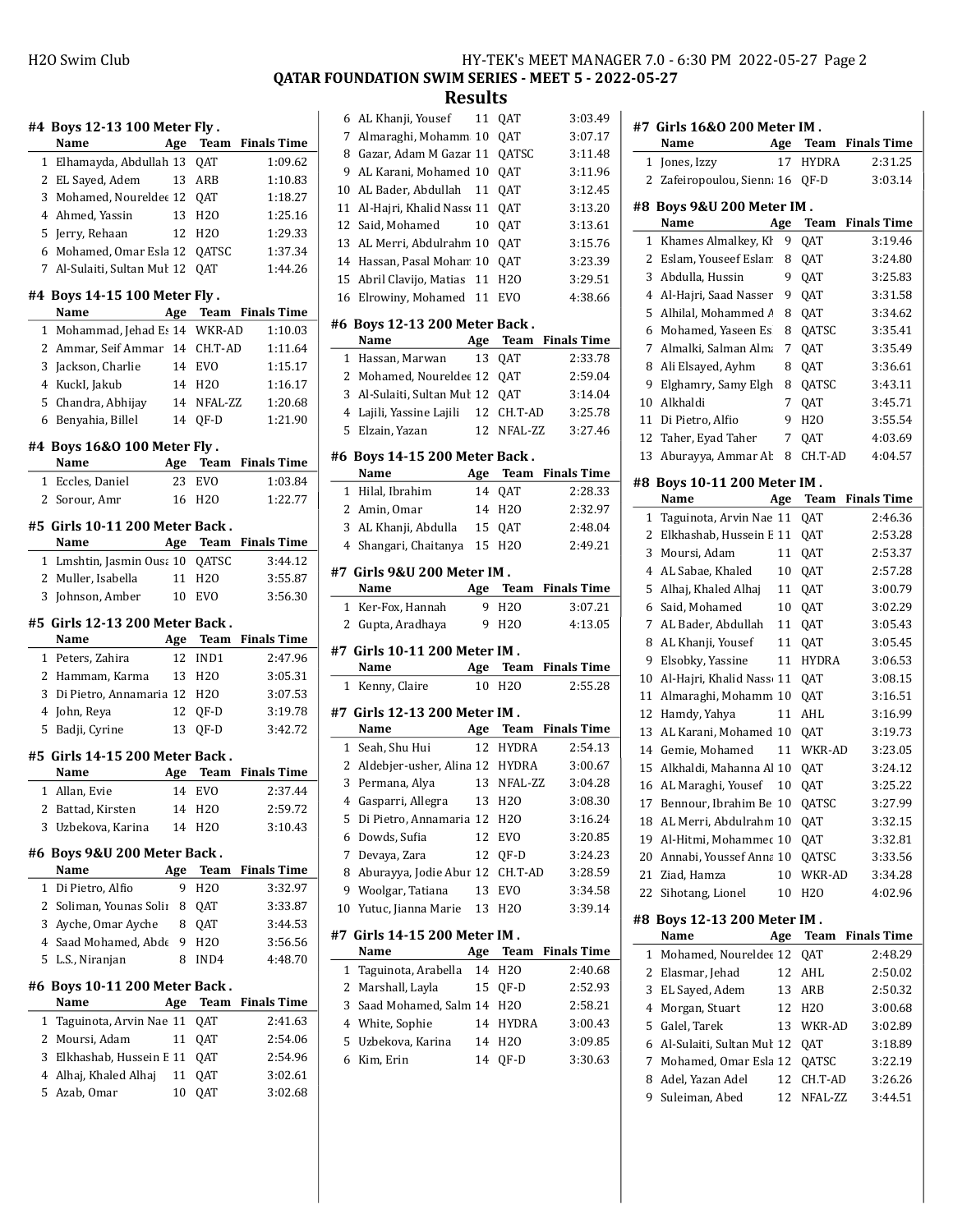QATAR FOUNDATION SWIM SERIES - MEET 5 - 2022-05-27

Results

| #8 | Boys 14-15 200 Meter IM.           |     |                            |                    |
|----|------------------------------------|-----|----------------------------|--------------------|
|    | Name                               | Age | <b>Team</b>                | <b>Finals Time</b> |
| 1  | Diab, Ahmed Said                   | 15  | QAT                        | 2:21.16            |
| 2  | Shalan, Hamza                      | 14  | QAT                        | 2:23.81            |
| 3  | Amin, Omar                         | 14  | H <sub>20</sub>            | 2:39.01            |
| 4  | Jassim, Abdullah                   | 14  | QAT                        | 2:40.48            |
| 5  | Jackson, Charlie                   | 14  | <b>EVO</b>                 | 2:47.40            |
| 6  | Benyahia, Billel                   | 14  | QF-D                       | 2:54.06            |
| 7  | KuckI, Jakub                       | 14  | H <sub>20</sub>            | 2:55.16            |
| 8  | Gmie, Yousef Ibrahim 15            |     | WKR-AD                     | 2:57.65            |
| 9  | Nasr, Ramez                        | 15  | ARB                        | 2:59.93            |
| #8 | <b>Boys 16&amp;0 200 Meter IM.</b> |     |                            |                    |
|    | Name                               | Age | Team                       | <b>Finals Time</b> |
| 1  | Mohamed, Taha                      | 17  | WKR-AD                     | 2:55.79            |
| 2  | Saleh, Omar                        | 16  | QF-D                       | 2:59.83            |
| 3  | Jain, Abhinav                      | 16  | H <sub>20</sub>            | 3:24.91            |
| #9 | Girls 9&U 50 Meter Fly.            |     |                            |                    |
|    | Name                               | Age | Team                       | <b>Finals Time</b> |
| 1  | Ker-Fox, Hannah                    | 9   | H <sub>20</sub>            | 37.30              |
| 2  | Castuera, Caedgryn                 | 9   | H <sub>20</sub>            | 54.09              |
| 3  | Osman, Diala Osman                 | 8   | QATSC                      | 58.74              |
| 4  | Gupta, Aradhaya                    | 9   | H <sub>20</sub>            | 1:01.55            |
| 5  | Reslan, Jessica                    | 9   | H <sub>20</sub>            | 1:06.69            |
| 6  | Nofal, Zeina                       | 9   | H <sub>20</sub>            | 1:07.64            |
| 7  | Hneini, Rhea                       | 8   | H <sub>20</sub>            | 1:11.73            |
| 8  | Henkin, Maria Luiza                | 8   | H <sub>20</sub>            | 1:19.67            |
|    |                                    |     |                            |                    |
| #9 | Girls 10-11 50 Meter Fly.          |     |                            |                    |
|    | Name                               | Age | <b>Team</b>                | <b>Finals Time</b> |
| 1  | Kenny, Claire                      | 10  | H <sub>20</sub>            | 37.99              |
| 2  | Kucka, Luiza                       | 11  | H <sub>20</sub>            | 42.09              |
| 3  | Reslan, Catherine                  | 11  | H <sub>20</sub>            | 42.60              |
| 4  | Jackson, Taliitha                  | 10  | H <sub>20</sub>            | 46.96              |
| 5  | Muller, Isabella                   | 11  | H <sub>20</sub><br>NFAL-ZZ | 47.70              |
| 6  | Mouhoub, Yasmine                   | 10  |                            | 49.05              |
| 7  |                                    |     |                            |                    |
|    | Morsy, Kenda                       | 10  | ARB                        | 49.24              |
| 8  | Ghaly, Aisha                       | 11  | QF-D                       | 51.97              |
| 9  | Johnson, Amber                     | 10  | <b>EVO</b>                 | 52.04              |
| 10 | Kim, Chloe                         | 11  | QF-D                       | 53.85              |
| 11 | Ammar, Laian Amma 11               |     | CH.T-AD                    | 54.77              |
| 12 | Tagrida, Hala                      | 11  | QF-D                       | 54.91              |
| 13 | Elmahawy, May Elma 10              |     | DSC                        | 55.80              |
|    | #9 Girls 12-13 50 Meter Fly .      |     |                            |                    |
|    | Name                               | Age | Team                       | <b>Finals Time</b> |
| 1  | Thompson, Emma                     | 13  | H <sub>20</sub>            | 31.39              |
| *2 | Permana, Alya                      | 13  | NFAL-ZZ                    | 34.38              |
| *2 | Seah, Shu Hui                      | 12  | HYDRA                      | 34.38              |
| 4  | Banaia, Lara                       | 12  | H <sub>20</sub>            | 35.64              |
| 5  | Hneini, Haya                       | 13  | H <sub>20</sub>            | 36.40              |
| 6  | Ahmed, Retaj Ahmed 13              |     | CH.T-AD                    | 37.35              |
| 7  | Dowds, Sufia                       | 12  | EVO                        | 38.61              |
| 8  | Gasparri, Allegra                  | 13  | H <sub>20</sub>            | 38.83              |
| 9  | Walid, Yassmin Walid 12            |     | CH.T-AD                    | 39.09              |
| 10 | Heaton, Mary                       | 13  | EVO                        | 39.62              |
| 11 | Di Pietro, Annamaria 12            |     | H <sub>20</sub>            | 40.41              |

| 12          | Hammam, Karma                        | 13        | H20                        | 40.97              |
|-------------|--------------------------------------|-----------|----------------------------|--------------------|
| 13          | Reslan, Sarah                        | 13        | H20                        | 41.24              |
| 14          | Peters, Zahira                       | 12        | IND1                       | 41.39              |
| 15          | Bhagwat, Khushi                      | 13        | <b>HYDRA</b>               | 42.17              |
| 16          | Aldebjer-usher, Alina 12             |           | HYDRA                      | 42.82              |
| 17          | Aburayya, Jodie Abur 12              |           | CH.T-AD                    | 43.03              |
| 18          | John, Reya                           | 12        | QF-D                       | 43.05              |
| 19          | Vladica, Ioana                       | 13        | QF-D                       | 43.35              |
| 20          | Aboulseoud, Salma                    | 13        | NFAL-ZZ                    | 45.03              |
| 21          | Huzar Sellmer, Clara                 | 12        | H20                        | 45.23              |
| 22          | Devaya, Zara                         | 12        | OF-D                       | 45.70              |
| 23          | Branston, Sophia                     | 12        | EVO                        | 45.77              |
| 24          | Bajaj, Sunaina                       | 12        | <b>HYDRA</b>               | 46.39              |
| 25          | Van Pevenage, Lou Ar 13              |           | PIRH                       | 46.58              |
| 26          | Branston, Abigail                    | 12        | <b>EVO</b>                 | 47.28              |
| 27          | Badji, Cyrine                        | 13        | QF-D                       | 51.63              |
|             |                                      |           |                            |                    |
|             | #9 Girls 14-15 50 Meter Fly.         |           |                            |                    |
|             | Name                                 | Age       | Team                       | <b>Finals Time</b> |
| 1           | Marshall, Layla                      | 15        | QF-D                       | 34.38              |
| 2           | Saad Mohamed, Salm 14                |           | H2O                        | 34.66              |
| 3           | Battad, Kirsten                      | 14        | H <sub>20</sub>            | 34.87              |
| 4           | Medina, Sofia                        | 14        | <b>HYDRA</b>               | 36.15              |
| 5           | Ganesh, Aananya                      | 14        | H <sub>20</sub>            | 36.78              |
| 6           | White, Sophie                        | 14        | <b>HYDRA</b>               | 37.30              |
| 7           | Gould, Lucy                          | 14        | <b>EVO</b>                 | 38.73              |
| 8           | Balog, Ruya                          | 14        | <b>HYDRA</b>               | 39.12              |
| 9           | Youssef, Jana                        | 15        | H <sub>20</sub>            | 40.40              |
|             | #9 Girls 16&0 50 Meter Fly.          |           |                            |                    |
|             |                                      |           |                            |                    |
|             |                                      |           |                            |                    |
|             | Name                                 | Age<br>17 | Team                       | <b>Finals Time</b> |
| 1<br>2      | Jones, Izzy                          | 44        | <b>HYDRA</b><br><b>EVO</b> | 30.20<br>36.83     |
|             | Johnson, Emma                        |           |                            |                    |
|             | #10 Boys 9&U 50 Meter Fly.           |           |                            |                    |
|             | Name                                 | Age       | Team                       | <b>Finals Time</b> |
| $\mathbf 1$ | Abdulla, Hussin                      | 9         | QAT                        | 42.82              |
| 2           | Hasib, Mohammad                      | 9         | QF-D                       | 43.68              |
| 3           | Abdelsattar, Omar                    | 9         | ARB                        | 44.00              |
| 4           | Elghamry, Samy Elgh                  | 8         | QATSC                      | 45.60              |
|             | 5 Al-Hajri, Saad Nasser              |           | 9 QAT                      | 45.87              |
| 6           | Diab, Yousef                         | 8         | WKR-AD                     | 46.39              |
| 7           | Basha, Mohamed                       | 9         | AHL                        | 46.52              |
| 8           | Almalki, Salman Alma                 | 7         | QAT                        | 46.59              |
| 9           | Abdelli, Anas                        | 8         | IND3                       | 47.23              |
| 10          | Ayche, Omar Ayche                    | 8         | QAT                        | 47.62              |
| 11          | Mohamed, Yaseen Es                   | 8         | QATSC                      | 47.91              |
| 12          | Ali Elsayed, Ayhm                    | 8         | QAT                        | 49.31              |
| 13          | Aburayya, Ammar Ab                   | 8         | CH.T-AD                    | 53.53              |
| 14          | Alsulaiti, Rashid Alsu               | 8         | QAT                        | 57.67              |
| 15          | Mena, David                          | 8         | QF-D                       | 58.76              |
| 16          | Mohamed, Malek Mol                   | 9         | <b>DSC</b>                 | 1:02.32            |
| 17          | Abuelneel, Abdullah .                | 9         | QATSC                      | 1:13.31            |
|             |                                      |           |                            |                    |
|             | #10 Boys 10-11 50 Meter Fly.<br>Name |           | Team                       | Finals Time        |
| 1           |                                      | Age<br>11 |                            | 36.34              |
| 2           | Younes, Belal<br>AL Sabae, Khaled    | 10        | ARB<br>QAT                 | 37.71              |

| 4        | Ziad, Hamza                                 | 10  | WKR-AD                     | 39.60              |
|----------|---------------------------------------------|-----|----------------------------|--------------------|
| 5        | Abdelli, Yassin                             | 11  | IND3                       | 40.24              |
| 6        | Hamdy, Yahya                                | 11  | AHL                        | 42.53              |
| 7        | Hassan, Pasal Mohan 10                      |     | QAT                        | 43.27              |
| 8        | AL Maraghi, Yousef                          | 10  | QAT                        | 43.38              |
| 9        | Al-Ali, Hamad Al-Ali                        | 10  | <b>OAT</b>                 | 44.69              |
| 10       | Sobieha, Malek Sobic 10                     |     | CH.T-AD                    | 45.26              |
| 11       | Allan, Alfie                                | 11  | <b>EVO</b>                 | 45.35              |
| 12       | Al-Hitmi, Mohammec 10                       |     | QAT                        | 46.05              |
| 13       | Aspiras, Kadrik                             | 10  | H2O                        | 46.32              |
| 14       | Gemea, Ali                                  | 10  | WKR-AD                     | 51.13              |
| 15       | Sihotang, Lionel                            | 10  | H <sub>20</sub>            | 55.81              |
| 16       | Muller, Otavio                              | 11  | H <sub>2</sub> O           | 56.44              |
| 17       | Al-khaldi, Yousuf Al-k 10                   |     | QATSC                      | 57.17              |
| 18       | Nair, Sparsh                                | 10  | H <sub>20</sub>            | 58.14              |
| 19       | Khalil, Zein                                | 10  | EVO                        | 59.49              |
| 20       | Leblanc, Reuben                             | 10  | PIRH                       | 1:00.67            |
| 21       | Senior, Eli                                 | 10  | H <sub>20</sub>            | 1:07.98            |
|          | #10 Boys 12-13 50 Meter Fly.                |     |                            |                    |
|          | Name                                        | Age | Team                       | <b>Finals Time</b> |
| 1        | EL Sayed, Adem                              | 13  | ARB                        | 31.45              |
| 2        | Elhamayda, Abdullah 13 QAT                  |     |                            | 31.86              |
| 3        | Zeid, Tameem                                | 13  | ARB                        | 33.59              |
| 4        | Hanauer, Moritz                             | 13  | HYDRA                      | 34.99              |
| 5        | Morgan, Stuart                              | 12  | H <sub>20</sub>            | 35.12              |
| 6        | Ahmed, Yassin                               | 13  | H <sub>20</sub>            | 35.27              |
| 7        | AL Muraikhi, Hamad                          | 13  | ARB                        | 35.81              |
| 8        | Jerry, Rehaan                               | 12  | H <sub>20</sub>            | 35.88              |
| 9        | Gasparri, Lorenzo                           | 13  | H <sub>20</sub>            | 35.94              |
| 10       | Galel, Tarek                                | 13  | WKR-AD                     | 36.15              |
| 11       | Dany, Dany Ayman A: 12                      |     | DSC                        | 36.61              |
| 12       | EL Tayer, Eyad                              | 12  | ARB                        | 37.47              |
| 13       | Tang, Yin Jun                               | 13  | <b>EVO</b>                 | 37.51              |
| 14       | Magallanes, Sebasteii 13                    |     | H <sub>20</sub>            | 41.04              |
| 15       | Sobieha, Yassin Sobie 12                    |     | CH.T-AD                    | 41.47              |
| $*16$    | Walid, Yassen Walid                         | 13  | CH.T-AD                    | 41.75              |
| *16      | Ibrahim, Abdallah Ya 12                     |     | QATSC                      | 41.75              |
| 18       | Preradovic, Petar                           | 12  | <b>EVO</b>                 | 43.00              |
|          | 19 Mohamed, Omar Esla 12                    |     | QATSC                      | 43.39              |
| 20       | Lajili, Yassine Lajili                      | 12  | CH.T-AD                    | 44.65              |
| 21       | Gough, Charlie                              | 12  | <b>EVO</b>                 | 46.44              |
| 22       | Ihab, Danel Ihab                            | 13  | CH.T-AD                    | 47.58              |
| 23       | Disley, Tom                                 | 12  | EVO                        | 48.94              |
|          | 24 De Freitas, Matheus                      | 13  | EVO                        | 49.18              |
| 25       | Mohammed, Mohamı 12                         |     | ARB                        | 50.43              |
| 26<br>27 | Farrag, Moaz Farrag<br>Shabrez, Mohammed 13 | 12  | CH.T-AD<br>NFAL-ZZ         | 55.93<br>56.01     |
|          | #10 Boys 14-15 50 Meter Fly .<br>Name       |     | Age Team                   | <b>Finals Time</b> |
| 1        | Diab, Ahmed Said                            | 15  | QAT                        | 28.56              |
| 2        | Shalan, Hamza                               | 14  | QAT                        | 28.78              |
| 3        | Ammar, Seif Ammar                           | 14  | CH.T-AD                    | 29.47              |
| 4        | Khalil, Ziad                                | 14  | EVO                        | 30.44              |
| 5        |                                             |     |                            |                    |
|          |                                             |     |                            |                    |
| 6        | Amin, Omar                                  | 14  | H <sub>2</sub> O<br>WKR-AD | 30.85              |
| 7        | Mohammad, Jehad Es 14<br>KuckI, Jakub       | 14  | H2O                        | 31.19<br>32.46     |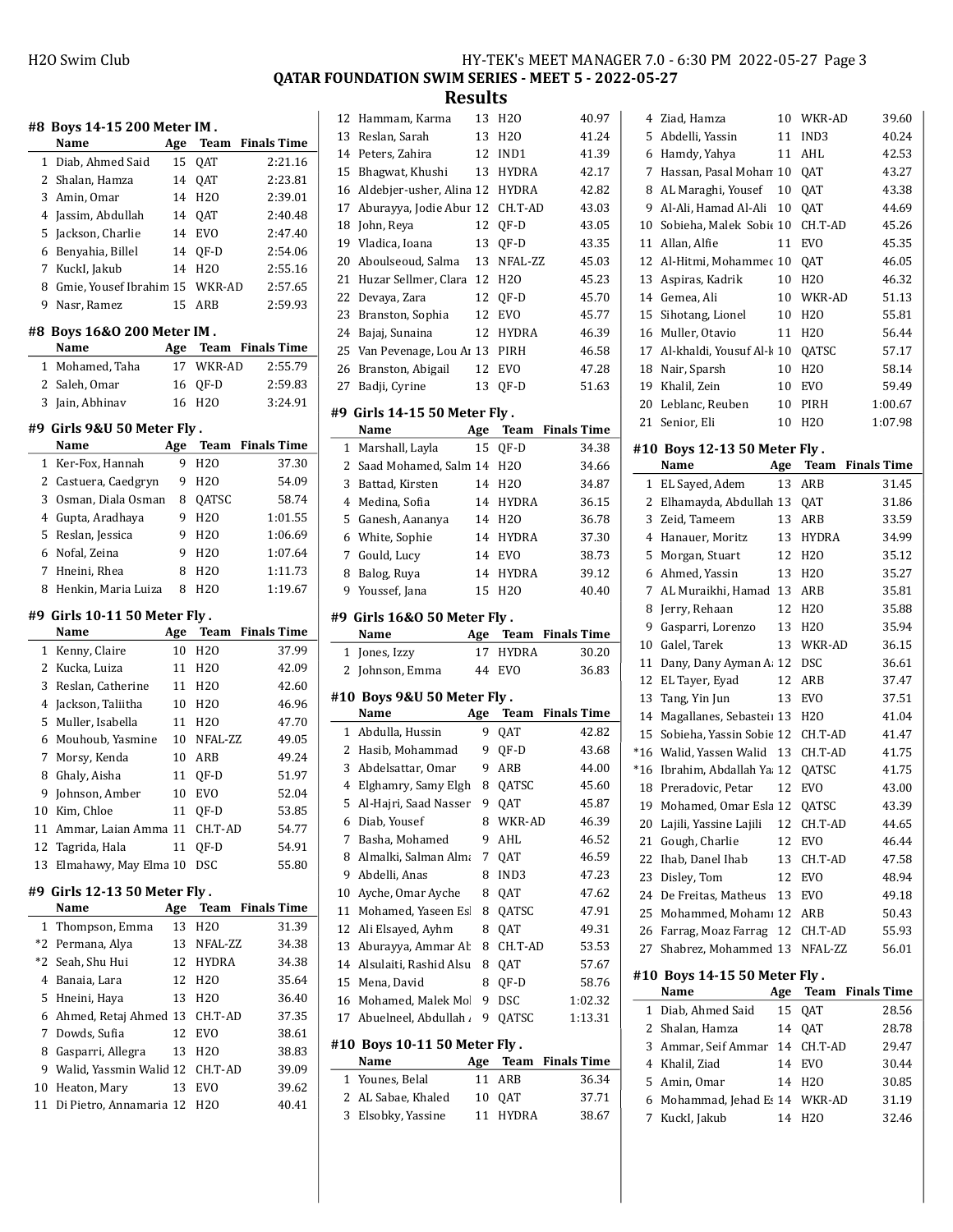$\overline{a}$ 

 $\overline{\phantom{a}}$ 

## H2O Swim Club HY-TEK's MEET MANAGER 7.0 - 6:30 PM 2022-05-27 Page 4

QATAR FOUNDATION SWIM SERIES - MEET 5 - 2022-05-27

|                | (#10 Boys 14-15 50 Meter Fly.)           |           |                    |                         |   |
|----------------|------------------------------------------|-----------|--------------------|-------------------------|---|
| 8              | Muller, Henrique                         | 15        | H <sub>20</sub>    | 33.09                   |   |
| 9              | Benyahia, Billel                         | 14        | QF-D               | 33.65                   |   |
| 10             | Jackson, Charlie                         |           | 14 EVO             | 33.83                   |   |
|                | 11 Achili, Fransisco                     |           | 14 HYDRA           | 34.11                   |   |
|                | 12 Chandra, Abhijay                      |           | 14 NFAL-ZZ         | 34.26                   |   |
| 13             | Nasr, Ramez                              | 15        | ARB                | 35.33                   |   |
|                | 14 Evertsz, Andrew                       | 14        | <b>EVO</b>         | 35.49                   |   |
|                | #10 Boys 16&0 50 Meter Fly .             |           |                    |                         |   |
|                | Name                                     | Age       | Team               | <b>Finals Time</b>      |   |
| 1              | Ganesh, Aaryan                           | 17        | H <sub>20</sub>    | 27.70                   |   |
| 2              | Eccles, Daniel                           | 23        | <b>EVO</b>         | 28.81                   |   |
| 3              | Erwee, Jude                              |           | 17 H <sub>20</sub> | 30.21                   |   |
|                | 4 Al-Nuaimi, Ali                         | 16        | QAT                | 30.35                   |   |
| 5              | Mohamed, Taha                            |           | 17 WKR-AD          | 31.44                   |   |
| 6              | Hathroubi, Mohamed 37                    |           | WKR-AD             | 33.91                   |   |
| 7              | Mourad, Mohamed                          | 37        | EVO                | 34.13                   |   |
| 8              | Meknassi, Ghailene                       | 17        | H2O                | 34.77                   |   |
| 9              | Probert, Brodie                          | 16        | QF-D               | 36.35                   |   |
| 10             | Saleh, Omar                              | 16        | QF-D               | 37.70                   | # |
| 11             | Jain, Abhinav                            | 16        | H20                | 43.44                   |   |
|                | #11 Girls 9&U 50 Meter Back.             |           |                    |                         |   |
|                | Name                                     | Age       |                    | <b>Team</b> Finals Time |   |
| 1              | Ker-Fox, Hannah                          | 9         | H <sub>20</sub>    | 41.17                   |   |
| $\overline{c}$ | Castuera, Caedgryn                       | 9         | H20                | 47.89                   |   |
| 3              | Gupta, Aradhaya                          | 9         | H <sub>20</sub>    | 53.56                   |   |
| 4              | Lim, Beatrice                            | 9         | QF-D               | 54.66                   |   |
| 5              | Angel, Chloe                             | 8         | H <sub>20</sub>    | 55.25                   |   |
| 6              | Reslan, Jessica                          | 9         | H <sub>20</sub>    | 58.33                   |   |
| 7              | Valencia, Camila                         | 8         | QF-D               | 58.53                   |   |
| 8              | Nofal, Zeina                             | 9         | H <sub>20</sub>    | 58.90                   |   |
| 9              | Hneini, Rhea                             | 8         | H <sub>20</sub>    | 59.07                   |   |
|                | 10 Abdelfadel, Lama                      | 9         | ARB                | 1:02.94                 |   |
|                | 11 Ouechtati, Yasmine                    | 8         | ARB                | 1:03.31                 |   |
| 12             | Kalyva, Koralia                          | 8         | H2O                | 1:04.09                 |   |
| 13             | Kerr-Fox, Rebecca                        | 7         | H <sub>20</sub>    | 1:05.17                 |   |
| 14             | Mohamed, Mila Moha                       | 7         | CH.T-AD            | 1:05.94                 |   |
|                | 15 Sherif, Gore Sherif                   |           | 8 DSC              | 1:07.45                 |   |
| 16             | Saad Mohamed, Joud                       | 8         | H2O                | 1:07.76                 |   |
| 17             | Saied, Talia Saied                       | 8         | CH.T-AD            | 1:12.71                 |   |
| 18             | Smith, Jasmine                           | 8         | H <sub>20</sub>    | 1:12.87                 |   |
| 19             | Desai, Ayana                             | 8         | QF-D               | 1:16.50                 |   |
| 20             | Fayas, Aalia                             | 9         | NFAL-ZZ            | 1:17.40                 |   |
| 21             | Areda, Arwa                              | 9         | CH.T-AD            | 1:18.64                 |   |
| 22             | Gamal, Banan Gamal                       | 7         | CH.T-AD            | 1:18.75                 |   |
| 23             | Tagrid, Malak                            | 8         | QF-D               | 1:30.88                 |   |
| 24             | Faris, Hala Faris                        | 7         | CH.T-AD            | 1:56.22                 |   |
|                |                                          |           |                    |                         | # |
|                | #11  Girls 10-11 50 Meter Back .<br>Name |           |                    | <b>Finals Time</b>      |   |
| 1              | Kenny, Claire                            | Age<br>10 | Team<br>H20        |                         |   |
| 2              | Kucka, Luiza                             | 11        |                    | 40.44<br>42.35          |   |
| 3              | Reslan, Catherine                        | 11        | H2O<br>H2O         | 42.62                   |   |
| 4              | Balog, Defne                             | 10        | HYDRA              | 47.89                   |   |
| 5              | Morsy, Kenda                             | 10        | ARB                | 47.90                   |   |
|                |                                          |           |                    |                         |   |
|                |                                          |           |                    |                         |   |

| 6  | Kalyva, Smaraagda               | 11     | H <sub>20</sub> | 48.23              |
|----|---------------------------------|--------|-----------------|--------------------|
| 7  | Jackson, Taliitha               | 10     | H <sub>20</sub> | 49.78              |
| 8  | Johnson, Amber                  | 10     | <b>EVO</b>      | 49.99              |
| *9 | Lmshtin, Jasmin Ousa 10         |        | QATSC           | 51.38              |
| *9 | Emad, Maya Emad M 10            |        | <b>DSC</b>      | 51.38              |
| 11 | Tamer, Ahella Tamer             | 11     | DSC             | 54.04              |
| 12 | Tagrida, Hala                   | 11     | QF-D            | 54.40              |
| 13 | Jerry, Samarah                  | 10     | H <sub>20</sub> | 54.72              |
| 14 | Ganem, Remas                    | 11     | ARB             | 56.46              |
| 15 | Elmahawy, May Elma 10           |        | DSC             | 57.50              |
| 16 | Ghaly, Aisha                    | 11     | QF-D            | 58.46              |
| 17 | Sadeque, Shirin                 | 10     | H <sub>20</sub> | 59.77              |
| 18 | Soliman, Hagar                  | 10     | ARB             | 59.90              |
| 19 | Sulieman, Lujain                | 10     | NFAL-ZZ         | 1:01.85            |
| 20 | Ebrahem, Joude                  | 10     | CH.T-AD         | 1:07.52            |
| 21 | Salloum, Leah                   | 11     | H <sub>20</sub> | 1:07.91            |
| 22 | Khaled, Aseel                   | 10     | WKR-AD          | 1:08.81            |
| 23 | Mahmoud, Jwiria Mal 11          |        | CH.T-AD         | 1:11.59            |
| 24 | Adel, Lamar Adel                | 10     | CH.T-AD         | 1:36.64            |
|    |                                 |        |                 |                    |
|    | #11 Girls 12-13 50 Meter Back . |        |                 |                    |
|    | Name                            |        | Age Team        | <b>Finals Time</b> |
| 1  | Thompson, Emma                  | 13     | H <sub>20</sub> | 35.51              |
| 2  | Peters, Zahira                  | 12     | IND1            | 36.52              |
| 3  | Seah, Shu Hui                   | 12     | <b>HYDRA</b>    | 37.13              |
| 4  | Banaia, Lara                    | 12     | H <sub>20</sub> | 38.28              |
| 5  | Park, Ffion                     | 13     | QF-D            | 38.60              |
| 6  | Hammam, Karma                   | 13     | H <sub>20</sub> | 41.36              |
| 7  | John, Reya                      | 12     | QF-D            | 41.39              |
| 8  | Ahmed, Retaj Ahmed 13           |        | CH.T-AD         | 42.08              |
| 9  | Di Pietro, Annamaria 12         |        | H <sub>20</sub> | 42.23              |
| 10 | Peia, Sofia                     | 12     | QF-D            | 42.84              |
| 11 | Hneini, Haya                    | 13     | H <sub>20</sub> | 42.94              |
| 12 | Aboulseoud, Salma               | 13     | NFAL-ZZ         | 43.45              |
| 13 | Bajaj, Sunaina                  | 12     | HYDRA           | 43.84              |
| 14 | Reslan, Sarah                   | 13     | H <sub>20</sub> | 44.29              |
| 15 | Badji, Cyrine                   | 13     | QF-D            | 46.33              |
| 16 | Branston, Sophia                | 12     | <b>EVO</b>      | 46.99              |
| 17 | Mouhoub, Meriem                 | 12     | NFAL-ZZ         | 47.17              |
| 18 | Huzar Sellmer, Clara            | $12\,$ | H <sub>20</sub> | 47.28              |
| 19 | Escomel, Tiaré                  | 13     | PIRH            | 47.53              |
| 20 | Majanini, Celine                | 13     | H <sub>20</sub> | 50.23              |
| 21 |                                 |        |                 | 51.06              |
| 22 | Branston, Abigail               | 12     | EVO             |                    |
|    | Jessri, Lamia                   | 12     | PIRH            | 51.63              |
| 23 | Abdulla, Dana                   | 12     | H <sub>20</sub> | 54.42              |
| 24 | Escomel, Lilou                  | 12     | PIRH            | 58.40              |
| 25 | Scott, Ciara                    | 12     | QFAK            | 1:02.69            |
| 26 | El Moudarrib, Romai: 12         |        | H <sub>20</sub> | 1:21.04            |
|    |                                 |        |                 |                    |
|    | #11 Girls 14-15 50 Meter Back.  |        |                 |                    |
|    | Name                            | Age    | <b>Team</b>     | <b>Finals Time</b> |
| 1  | Allan, Evie                     | 14     | <b>EVO</b>      | 34.39              |
| 2  | Battad, Kirsten                 | 14     | H <sub>20</sub> | 37.31              |
| 3  | Marshall, Layla                 | 15     | QF-D            | 40.40              |
| 4  | Gould, Lucy                     | 14     | <b>EVO</b>      | 40.92              |
| 5  | Uzbekova, Karina                | 14     | H <sub>20</sub> | 41.31              |
| 6  | Balog, Ruya                     | 14     | HYDRA           | 41.62              |
| 7  | Malliou, Michaela               | 15     | H <sub>20</sub> | 42.60              |

| 8              | Lelieveld, Tessa            | 14  | QF-D            | 43.58              |
|----------------|-----------------------------|-----|-----------------|--------------------|
| 9              | Youssef, Jana               | 15  | H <sub>20</sub> | 43.71              |
| 10             | Ponte, Julia                | 14  | QF-D            | 46.99              |
| 11             | Hesham, Joudi Hesha 14      |     | CH.T-AD         | 1:16.67            |
|                |                             |     |                 |                    |
|                | #12 Boys 9&U 50 Meter Back. |     |                 |                    |
|                | Name                        | Age | Team            | <b>Finals Time</b> |
| 1              | Aly, Malek                  | 9   | ARB             | 43.29              |
| 2              | Abdelsattar, Omar           | 9   | ARB             | 44.41              |
| 3              | Ali Elsayed, Ayhm           | 8   | QAT             | 44.53              |
| $\overline{4}$ | Abdelaziz, Omer Abd         | 9   | QAT             | 45.22              |
| 5              | Alhilal, Mohammed A         | 8   | QAT             | 45.58              |
| 6              | Abdulla, Hussin             | 9   | QAT             | 45.68              |
| 7              | Mastafa, Ammar Mas          | 8   | QAT             | 46.20              |
| 8              | Diab, Yassin                | 8   | WKR-AD          | 46.58              |
| 9              | Elghamry, Samy Elgh         | 8   | QATSC           | 47.51              |
| 10             | Di Pietro, Alfio            | 9   | H <sub>20</sub> | 47.89              |
| 11             | Abdulazeem, Aws             | 9   | ARB             | 48.19              |
| 12             | Selim, Omar                 | 9   | ARB             | 48.21              |
| 13             | Almalki, Salman Alma        | 7   | QAT             | 48.25              |
| 14             | Pingol, Andrei David        | 8   | AGTC            | 48.31              |
| 15             | Soliman, Younas Solin       | 8   | QAT             | 48.42              |
| 16             | Abdelli, Anas               | 8   | IND3            | 48.50              |
| 17             | Mahmud, Yaseen Mal          | 8   | QAT             | 48.64              |
| 18             | Ayche, Omar Ayche           | 8   | QAT             | 48.71              |
| 19             | Alkhaldi                    | 7   | QAT             | 49.14              |
| 20             | Ryland, Ameer               | 9   | H <sub>20</sub> | 49.69              |
| 21             | Al-Hajri, Saad Nasser       | 9   | QAT             | 49.91              |
| 22             | Elbagoury, Mohamed          | 9   | WKR-AD          | 50.05              |
| 23             | Trabelsi, Aziz              | 7   | IND5            | 50.50              |
| 24             | Saad Mohamed, Abde          | 9   | H <sub>20</sub> | 51.14              |
| 25             | Alsulaiti, Rashid Alsu      | 8   | QAT             | 51.17              |
| 26             | Taher, Eyad Taher           | 7   | QAT             | 51.32              |
| 27             | Salem, Ahmed Sameh          | 8   | ARB             | 51.57              |
| 28             | EL Tayer, Mazan             | 9   | ARB             | 51.70              |
| 29             | Basha, Mohamed              | 9   | AHL             | 53.50              |
| 30             | Mohamed, Malek Mol          | 9   | <b>DSC</b>      | 54.72              |
| 31             | Mena, David                 | 8   | QF-D            | 54.92              |
| 32             | Ahmed, Hassan               | 7   | H <sub>20</sub> | 57.36              |
|                | 33 Bindiafy, Ahmed          | 9   | WKR-AD          | 57.70              |
| 34             | Abuelneel, Abdullah         | 9   | QATSC           | 58.07              |
| 35             | Elsayed, Abdulla Elsa       | 7   | QATSC           | 58.76              |
| 36             | L.S., Niranjan              | 8   | IND4            | 59.10              |
| 37             | Fadl, Adam Adel             | 8   | CH.T-AD         | 59.18              |
| 38             | Sihotang, Daniel            | 9   | H2O             | 1:01.04            |
| 39             | Redza, Adel                 | 8   | CH.T-AD         | 1:02.04            |
| 40             | Bindiafy, Hamza             | 9   | WKR-AD          | 1:02.21            |
| 41             | Osman, Yazan Osman          | 6   | QATSC           | 1:04.05            |
| 42             | Mahmoud, Malik Mal          | 9   | CH.T-AD         | 1:06.45            |
| 43             | Gawish, Mazen Gawis         | 9   | DSC             | 1:06.58            |
| 44             | Mankarios, Adrian           | 9   | CH.T-AD         | 1:06.68            |
| 45             | Triniman, Rohan             | 8   | H20             | 1:06.77            |
| 46             | Khaled, Amgd                | 7   | WKR-AD          | 1:06.85            |
| 47             | Belal, Malek Belal          | 6   | DSC             | 1:06.87            |
| 48             | Anas, Zein Anas             | 7   | DSC             | 1:07.70            |
| 49             | Pya, Li Woo                 | 7   | QF-D            | 1:08.99            |
| 50             | Mohamed, Anas Moh           | 9   | DSC             | 1:09.03            |
| 51             | Tamer, Adam Tamer           | 7   |                 | 1:13.12            |
|                |                             |     | DSC             |                    |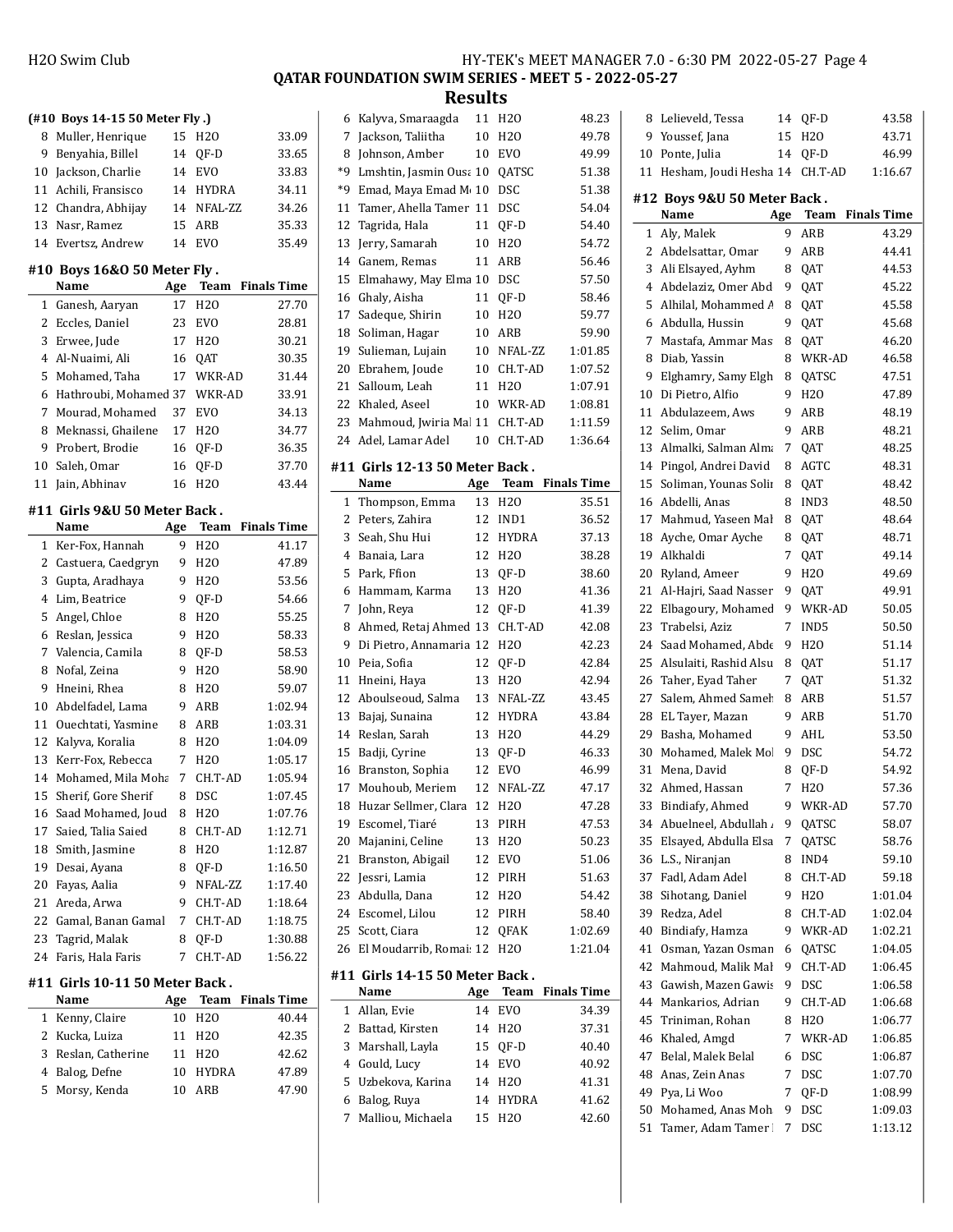QATAR FOUNDATION SWIM SERIES - MEET 5 - 2022-05-27

|          |                                               |           |                          | www.c              |                    |
|----------|-----------------------------------------------|-----------|--------------------------|--------------------|--------------------|
|          | (#12 Boys 9&U 50 Meter Back.)                 |           |                          |                    |                    |
| 52       | Emad, Fares Emad M                            | 8         | DSC                      | 1:13.14            |                    |
| 53       | Abdulla, Nasser                               | 8         | H20                      | 1:13.34            | 1 <sup>1</sup>     |
|          | 54 Desouky, Mohannad                          | 7         | CH.T-AD                  | 1:13.75            | $\mathbf{1}$       |
| 55       | Ahmed, Rayan Ahme                             | 8         | CH.T-AD                  | 1:14.80            | $\mathbf{1}$       |
| 56       | Alkhalf, Ali Alkhalf                          | 6         | <b>DSC</b>               | 1:15.55            | $\mathbf{1}$       |
| 57       | Ajwa, Omar                                    | 9         | QF-D                     | 1:15.75            | $1\cdot$           |
| 58       | Jain, Arham                                   | 8         | H20                      | 1:20.02            | $\mathbf{1}$       |
| 59       | Mohamed, Abdullah                             | 9         | CH.T-AD                  | 1:26.19            | $1\,$              |
| 60       | Carey, Sean                                   | 7         | QF-D                     | 1:28.61            | $1^{\circ}$        |
| 61       | Abuelneel, Yousaf Ab                          | 7         | QATSC                    | 1:29.19            | $\mathbf{1}$       |
| 62       | Jayaparkash, Deevesl                          | 9         | QF-D                     | 1:38.38            | $1^{\prime}$       |
| 63       | Elshabrawy, Ahmed I                           | 9         | CH.T-AD                  | 1:44.52            | $\mathbf{z}$       |
|          | 64 Eldrigy, Yahya Eldrig                      | 9         | CH.T-AD                  | 1:56.37            | 2                  |
| 65       | Korkor, Elias Korkor                          | 7         | CH.T-AD                  | 2:07.71            | $\overline{2}$     |
| 66       | BU Gelban, Moutasen                           | 8         | CH.T-AD                  | 2:53.22            | $\mathbf{Z}$       |
|          | #12 Boys 10-11 50 Meter Back.                 |           |                          |                    | 2.                 |
|          | Name                                          | Age       | Team                     | <b>Finals Time</b> | 2.<br>$\mathbf{z}$ |
| 1        | AL Sabae, Khaled                              | 10        | QAT                      | 40.26              | $2^{\circ}$        |
| 2        | Younes, Belal                                 | 11        | ARB                      | 40.32              | $\mathbf{2}$       |
| 3        | Hamdy, Yahya                                  | 11        | AHL                      | 40.75              | $2^{\circ}$        |
| 4        | Allan, Alfie                                  | 11        | <b>EVO</b>               | 41.04              | 3                  |
| 5        | Gazar, Adam M Gazar 11                        |           | QATSC                    | 42.20              | 3                  |
| 6        | Abril Clavijo, Matias                         | 11        | H <sub>20</sub>          | 43.67              | 3.                 |
| 7        | Al-Ali, Hamad Al-Ali                          | 10        | QAT                      | 43.89              | 3                  |
| 8        | AL Sharshani, Hassar 11                       |           | ARB                      | 45.37              |                    |
| 9        | Annabi, Youssef Anna 10                       |           | QATSC                    | 45.83              | #1                 |
| 10       | Abdulla, Khalifa                              | 10        | H <sub>20</sub>          | 48.67              |                    |
| 11       | Al-khaldi, Yousuf Al-k 10                     |           | QATSC                    | 48.93              |                    |
| 12       | Trabelsi, Yassine                             | 10        | IND5                     | 49.47              |                    |
| 13       | Sihotang, Lionel                              | 10        | H <sub>20</sub>          | 49.81              |                    |
| 14<br>15 | Seah, Shu Yang                                | 10        | HYDRA<br>H <sub>20</sub> | 50.36              |                    |
| 16       | P. N, Joshua Thomas 11<br>Pingol, Rohan Jacob | 10        | AGTC                     | 50.58<br>51.88     |                    |
| 17       | Elrowiny, Mohamed                             | 11        | EVO                      | 53.22              |                    |
| 18       | Moustafa, Khaled Ayr 10                       |           | DSC                      | 54.45              |                    |
| 19       | Patzer, Hubert                                | 10        | QF-D                     | 54.96              |                    |
| 20       | Muller, Otavio                                | 11        | H2O                      | 56.11              | #1                 |
| 21       | Senior, Eli                                   | 10        | H <sub>20</sub>          | 56.85              |                    |
| 22       | Bouacha, Adem                                 | 11        | NFAL-ZZ                  | 1:04.21            |                    |
| 23       | Sherif, Mohammed Sl 10                        |           | DSC                      | 1:04.79            |                    |
| 24       | Mahmoud, Zeyad Mal 11 CH.T-AD                 |           |                          | 1:08.31            | #1                 |
| 25       | Ahmed, Yassin                                 | 11        | CH.T-AD                  | 1:12.07            |                    |
| 26       | Redza, Adam                                   | 10        | CH.T-AD                  | 1:16.01            |                    |
| 27       | Gamal, Baraa Gamal                            |           | 10 CH.T-AD               | 1:17.28            |                    |
| 28       | Abdelftah, Yousef                             | 10        | WKR-AD                   | 1:26.32            |                    |
|          | #12 Boys 12-13 50 Meter Back.<br>Name         |           | <b>Team</b>              | <b>Finals Time</b> |                    |
| 1        | Hassan, Marwan                                | Age<br>13 | QAT                      | 32.91              |                    |
| 2        | EL Sayed, Adem                                | 13        | ARB                      | 36.68              |                    |
| 3        | Zeid, Tameem                                  | 13        | ARB                      | 36.85              |                    |
| 4        | Hanauer, Moritz                               | 13        | <b>HYDRA</b>             | 37.47              |                    |
| 5        | AL Muraikhi, Hamad 13                         |           | ARB                      | 37.69              | 1 <sup>1</sup>     |
| 6        | Morgan, Stuart                                | 12        | H2O                      | 40.17              | $\mathbf{1}$       |
| 7        | Garcia Colomer, Marc 12                       |           | HYDRA                    | 40.87              | $\mathbf{1}$       |
|          |                                               |           |                          |                    | $\mathbf{1}$       |
|          |                                               |           |                          |                    |                    |
|          |                                               |           |                          |                    |                    |
|          |                                               |           |                          |                    |                    |

| 8           | Walid, Yassen Walid                  | 13  | CH.T-AD         | 41.06              |
|-------------|--------------------------------------|-----|-----------------|--------------------|
| 9           | EL Tayer, Eyad                       | 12  | ARB             | 41.43              |
| 10          | el Riaby, Malek                      | 12  | WKR-AD          | 42.01              |
| 11          | Preradovic, Petar                    | 12  | EVO             | 42.44              |
| 12          | Ahmed, Yassin                        | 13  | H <sub>20</sub> | 43.27              |
| 13          | Ibrahim, Abdallah Ya. 12             |     | QATSC           | 43.79              |
| 14          | Southern, Oliver                     | 12  | <b>EVO</b>      | 44.08              |
| 15          | Kalyvas, Romanos                     | 13  | H <sub>20</sub> | 44.10              |
| 16          | Mohamed, Omar Esla 12                |     | QATSC           | 44.24              |
| 17          | Sobieha, Yassin Sobie 12             |     | CH.T-AD         | 44.82              |
| 18          | Elzain, Yazan                        | 12  | NFAL-ZZ         | 45.06              |
| 19          | Moustafa, Mohamme 13                 |     | <b>DSC</b>      | 45.13              |
| 20          | Disley, Tom                          | 12  | <b>EVO</b>      | 45.58              |
| 21          | De Freitas, Matheus                  | 13  | <b>EVO</b>      | 46.01              |
| 22          | Magallanes, Sebasteiı 13             |     | H <sub>20</sub> | 46.06              |
| 23          | Timeridjine, Anas                    | 13  | NFAL-ZZ         | 46.12              |
| 24          | Ballan, Faisal                       | 13  | NFAL-ZZ         | 47.79              |
| 25          | Mohammed, Mohamı 12                  |     | ARB             | 48.11              |
| 26          | Modi, Vrishin                        | 13  | QF-D            | 49.34              |
| 27          | Elgougary, Sherif                    | 12  | CH.T-AD         | 50.64              |
| 28          | Osama, Mohamed Os 12                 |     | CH.T-AD         | 54.31              |
| 29          | Elboghdady, Youssef 12               |     | CH.T-AD         | 57.95              |
| 30          | Helmy, Mohamed Hel 12                |     | DSC             | 1:01.37            |
| 31          | Shampathkumar, Kav 12                |     | H <sub>20</sub> | 1:07.59            |
| 32          | Maher, Rayen Maher 13                |     | DSC             | 1:09.52            |
| 33          | Moataz, Yassin                       | 12  | CH.T-AD         | 1:23.59            |
|             |                                      |     |                 |                    |
|             | #12 Boys 14-15 50 Meter Back.        |     |                 |                    |
|             | Name                                 | Age | Team            | <b>Finals Time</b> |
|             |                                      |     |                 |                    |
| 1           | AL Khanji, Abdulla                   | 15  | QAT             | 32.85              |
| 2           | Amin, Ali                            | 14  | H <sub>20</sub> | 33.96              |
| 3           | Gmie, Yousef Ibrahim 15              |     | WKR-AD          | 34.24              |
| 4           | Evertsz, Andrew                      | 14  | <b>EVO</b>      | 35.88              |
| 5           | Benyahia, Billel                     | 14  | QF-D            | 37.60              |
| 6           | Muller, Henrique                     | 15  | H <sub>20</sub> | 37.67              |
| 7           | Nasr, Ramez                          | 15  | ARB             | 39.30              |
| 8           | Moustafa, Abdalla Ay 14              |     | <b>DSC</b>      | 42.68              |
|             |                                      |     |                 |                    |
|             | #12 Boys 16&0 50 Meter Back.<br>Name |     |                 |                    |
|             |                                      |     | Age Team        | <b>Finals Time</b> |
| $\mathbf 1$ | Erwee, Jude                          | 17  | H <sub>20</sub> | 33.72              |
| 2           | Probert, Brodie                      | 16  | QF-D            | 38.88              |
|             | #13  Girls 9&U 50 Meter Breast .     |     |                 |                    |
|             | Name                                 | Age | Team            | <b>Finals Time</b> |
| 1           | Ker-Fox, Hannah                      | 9   | H2O             | 48.68              |
| 2           | Reslan, Jessica                      | 9   | H <sub>20</sub> | 1:00.17            |
| 3           | Gupta, Aradhaya                      | 9   | H <sub>20</sub> | 1:01.44            |
| 4           | Castuera, Caedgryn                   | 9   | H <sub>20</sub> | 1:03.28            |
| 5           | Nofal, Zeina                         | 9   | H <sub>20</sub> | 1:05.01            |
| 6           | Lim, Beatrice                        | 9   | QF-D            | 1:06.08            |
| 7           | Lopez, Olivia                        | 8   | H2O             | 1:06.44            |
| 8           | Henkin, Maria Luiza                  | 8   | H2O             | 1:07.50            |
| 9           | Valencia, Camila                     | 8   | QF-D            | 1:12.16            |
| 10          | Kerr-Fox, Rebecca                    | 7   | H2O             | 1:15.03            |
| 11          | Hneini, Rhea                         | 8   | H2O             | 1:15.59            |
| 12          | Saad Mohamed, Joud                   | 8   | H2O             | 1:17.39            |
| 13          | Sherif, Gore Sherif                  | 8   | DSC             | 1:20.52            |

|              | 14 Tagrid, Malak                             | 8        | OF-D                          | 1:32.15            |
|--------------|----------------------------------------------|----------|-------------------------------|--------------------|
| 15           | Desai, Ayana                                 | 8        | QF-D                          | 1:40.90            |
|              | 16 Mohamed, Mila Moha                        | 7        | CH.T-AD                       | 1:47.84            |
|              |                                              |          |                               |                    |
|              | #13 Girls 10-11 50 Meter Breast.<br>Name     | Age      | Team                          | <b>Finals Time</b> |
| $1\,$        | Kenny, Claire                                | 10       | H <sub>20</sub>               | 42.84              |
| 2            | Reslan, Catherine                            | 11       | H <sub>20</sub>               | 48.02              |
| 3            | Jones, Zara Savannah 11                      |          | H <sub>20</sub>               | 50.17              |
| 4            | Balog, Defne                                 | 10       | <b>HYDRA</b>                  | 52.67              |
| 5            | Mohamed, Arwa Moh 11                         |          | CH.T-AD                       | 54.02              |
| 6            | Tagrida, Hala                                | 11       | QF-D                          | 54.24              |
| 7            | Chane Fane, Chloé                            | 11       | PIRH                          | 54.80              |
| 8            | Jackson, Taliitha                            | 10       | H <sub>20</sub>               | 55.34              |
| 9            | Kucka, Luiza                                 | 11       | H <sub>20</sub>               | 55.39              |
| 10           | Muller, Isabella                             | 11       | H <sub>20</sub>               | 55.65              |
|              | 11 Kim, Chloe                                |          |                               | 56.10              |
| 12           | Mouhoub, Yasmine                             | 11<br>10 | QF-D<br>NFAL-ZZ               | 56.21              |
| 13           | Sengakis, Kim                                | 11       | PIRH                          | 56.30              |
| 14           | Johnson, Amber                               | 10       | <b>EVO</b>                    | 57.34              |
| 15           | Zhang, Qynn                                  | 10       |                               | 57.94              |
| 16           | Tamer, Ahella Tamer 11                       |          | H <sub>20</sub><br><b>DSC</b> | 59.77              |
|              |                                              |          |                               | 1:00.00            |
| 17<br>18     | Ahmed, Haya                                  | 11<br>10 | NFAL-ZZ<br>H <sub>20</sub>    | 1:00.89            |
|              | Jerry, Samarah                               | 11       |                               |                    |
| 19           | Achi, Malak                                  |          | QF-D                          | 1:01.26            |
| 20<br>21     | Kalyva, Smaraagda<br>Lmshtin, Jasmin Ousa 10 | 11       | H <sub>20</sub>               | 1:01.36<br>1:06.95 |
|              |                                              |          | QATSC                         |                    |
| 22           | Emad, Maya Emad M 10                         |          | DSC                           | 1:07.02            |
| 23<br>24     | Bhagwa, Yashi                                | 11       | QFAK<br>H <sub>20</sub>       | 1:08.26<br>1:08.85 |
| 25           | Salloum, Leah<br>Sadeque, Shirin             | 11       |                               | 1:11.66            |
| 26           | Babu, Varsha                                 | 10<br>11 | H <sub>20</sub>               | 1:19.23            |
| 27           | Mercer, Arabella                             | 11       | QFAK<br>QF-D                  | 1:19.53            |
|              |                                              |          |                               |                    |
|              | #13 Girls 12-13 50 Meter Breast.<br>Name     | Age      | <b>Team</b> Finals Time       |                    |
| $\mathbf{1}$ | Gasparri, Allegra                            | 13       | H <sub>20</sub>               | 39.29              |
|              | 2 Aldebjer-usher, Alina 12 HYDRA             |          |                               | 39.72              |
| 3            | Peia, Sofia                                  | 12       | QF-D                          | 41.47              |
| 4            | Banaia, Lara                                 | 12       | H <sub>20</sub>               | 43.26              |
| 5            | Park, Ffion                                  | 13       | QF-D                          | 43.79              |
| 6            | Permana, Alya                                | 13       | NFAL-ZZ                       | 44.03              |
| 7            | Walid, Yassmin Walid 12                      |          | CH.T-AD                       | 44.23              |
| 8            | Devaya, Zara                                 | 12       | QF-D                          | 46.43              |
| 9            | Peters, Zahira                               | 12       | IND1                          | 46.44              |
| 10           | Woolgar, Tatiana                             | 13       | EVO                           | 46.86              |
| 11           | Berthe, Eudoxie                              | 13       | PIRH                          | 46.92              |
| 12           | John, Reya                                   | 12       | QF-D                          | 47.55              |
| 13           | Hneini, Haya                                 | 13       | H <sub>20</sub>               | 48.08              |
| 14           | Reslan, Sarah                                | 13       | H2O                           | 48.32              |
| 15           | Escomel, Nina                                | 13       | PIRH                          | 48.46              |
| 16           | Hammam, Karma                                | 13       | H <sub>20</sub>               | 48.99              |
| 17           | Bhagwat, Khushi                              | 13       | <b>HYDRA</b>                  | 49.52              |
| 18           | Yutuc, Jianna Marie                          | 13       | H <sub>20</sub>               | 49.61              |
| 19           | Aburayya, Jodie Abur 12                      |          | CH.T-AD                       | 50.21              |
| 20           | Mouhoub, Meriem                              | 12       | NFAL-ZZ                       | 50.82              |
| 21           |                                              |          |                               |                    |
|              | Piccou, Marina                               | 13       | PIRH                          | 51.02              |
| 22           | Branston, Sophia                             | 12       | EVO                           | 53.30              |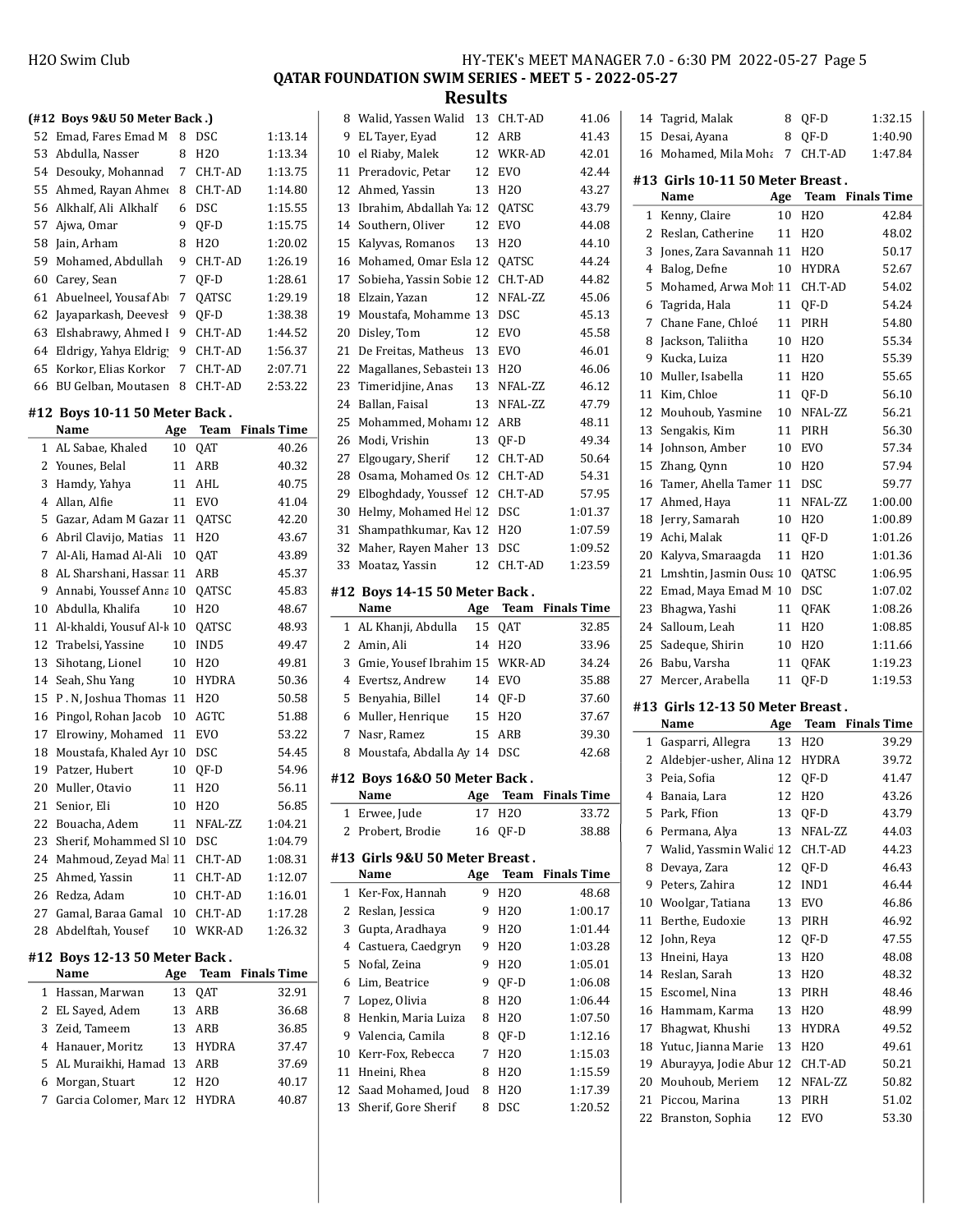QATAR FOUNDATION SWIM SERIES - MEET 5 - 2022-05-27

Results

|                                          | (#13 Girls 12-13 50 Meter Breast.)       |     |                 |                      |  |  |
|------------------------------------------|------------------------------------------|-----|-----------------|----------------------|--|--|
|                                          | 23 Branston, Abigail                     | 12  | <b>EVO</b>      | 53.42                |  |  |
|                                          | 24 Chaplin, Sienna                       | 12  | H <sub>20</sub> | 54.04                |  |  |
| 25                                       | Huzar Sellmer, Clara                     | 12  | H <sub>20</sub> | 54.98                |  |  |
|                                          | 26 Mekebay, Damilya                      | 12  | NFAL-ZZ         | 55.20                |  |  |
| 27                                       | Mekebay, Damira                          | 12  | NFAL-ZZ         | 55.26                |  |  |
| 28                                       | Eweji, Damitala                          | 12  | QF-D            | 56.75                |  |  |
| 29                                       | Sahbi, Meriam                            | 12  | H20             | 56.97                |  |  |
| 30                                       | Jessri, Lamia                            | 12  | PIRH            | 57.63                |  |  |
| 31                                       | Badji, Cyrine                            | 13  | OF-D            | 59.64                |  |  |
|                                          |                                          |     |                 |                      |  |  |
|                                          | #13 Girls 14-15 50 Meter Breast.<br>Name |     |                 | Age Team Finals Time |  |  |
| 1                                        | Taguinota, Arabella                      | 14  | H <sub>20</sub> | 37.47                |  |  |
| 2                                        | Harne, Abha                              | 15  | H2O             | 39.69                |  |  |
|                                          |                                          |     |                 |                      |  |  |
| 3                                        | Balog, Ruya                              | 14  | <b>HYDRA</b>    | 40.26                |  |  |
| 4                                        | Toh, Wynn                                | 14  | H <sub>20</sub> | 41.09                |  |  |
| 5                                        | Uzbekova, Karina                         | 14  | H20             | 44.15                |  |  |
|                                          | 6 White, Sophie                          | 14  | <b>HYDRA</b>    | 45.35                |  |  |
| 7                                        | Kim, Erin                                | 14  | OF-D            | 47.51                |  |  |
| 8                                        | Elghobary, Menna                         | 14  | HYDRA           | 50.73                |  |  |
| 9                                        | Lelieveld, Tessa                         | 14  | QF-D            | 51.79                |  |  |
| 10                                       | Gould, Lucy                              | 14  | EVO             | 54.25                |  |  |
| 11                                       | Youssef, Jana                            | 15  | H20             | 55.13                |  |  |
|                                          | #13 Girls 16&0 50 Meter Breast.          |     |                 |                      |  |  |
|                                          | Name                                     |     |                 | Age Team Finals Time |  |  |
| 1                                        | Johnson, Emma                            | 44  | EVO             | 43.70                |  |  |
|                                          |                                          |     |                 |                      |  |  |
| $\mathbf{2}$<br>Zafeiropoulou, Sienna 16 |                                          |     |                 |                      |  |  |
|                                          |                                          |     | QF-D            | 46.78                |  |  |
|                                          | #14 Boys 9&U 50 Meter Breast.            |     |                 |                      |  |  |
|                                          | Name                                     | Age |                 | Team Finals Time     |  |  |
| 1                                        | Khames Almalkey, Kl                      | 9   | QAT             | 47.14                |  |  |
| 2                                        | Mahmud, Yaseen Mal                       | 8   | QAT             | 48.80                |  |  |
| 3                                        | Aly, Malek                               | 9   | ARB             | 49.68                |  |  |
| 4                                        | Eslam, Youseef Eslam                     | 8   | QAT             | 50.44                |  |  |
| 5                                        | Hasib, Mohammad                          | 9   | QF-D            | 53.15                |  |  |
| 6                                        | Mastafa, Ammar Mas                       | 8   | QAT             | 54.92                |  |  |
| 7                                        | Abdulla, Hussin                          | 9   | QAT             | 56.11                |  |  |
| 8                                        | Woolgar, Krystof                         | 9   | NFAL-ZZ         | 56.83                |  |  |
|                                          | 9 Basha, Mohamed                         |     | 9 AHL           | 56.99                |  |  |
| 10                                       | Alkhaldi                                 | 7   | QAT             | 57.10                |  |  |
| 11                                       | Salem, Ahmed Sameh                       | 8   | ARB             | 57.33                |  |  |
| 12                                       | Ali Elsayed, Ayhm                        | 8   | QAT             | 57.40                |  |  |
| 13                                       | Di Pietro, Alfio                         | 9   | H <sub>20</sub> | 57.65                |  |  |
| 14                                       | Taher, Eyad Taher                        | 7   | QAT             | 58.60                |  |  |
| 15                                       | Elghamry, Samy Elgh                      | 8   | QATSC           | 58.68                |  |  |
| 16                                       | Abdelmaksoud, Omar                       | 9   | CH.T-AD         | 58.73                |  |  |
| 17                                       | Hassan, Ammar                            | 8   | AHL             | 58.77                |  |  |
| 18                                       | Trabelsi, Aziz                           | 7   | IND5            | 58.85                |  |  |
| 19                                       | Soliman, Younas Solii                    | 8   | QAT             | 58.90                |  |  |
| 20                                       | Aburayya, Ammar Ab                       | 8   | CH.T-AD         | 59.36                |  |  |
| 21                                       | Ryland, Ameer                            | 9   | H2O             | 59.51                |  |  |
| 22                                       | Abdelli, Anas                            | 8   | IND3            | 1:00.26              |  |  |
| 23                                       | Mena, David                              | 8   | QF-D            | 1:00.67              |  |  |
| 24                                       | Mohamed, Malek Mo.                       | 9   | DSC             | 1:01.94              |  |  |

| 26           | Elsayed, Abdulla Elsa           | 7   | QATSC           | 1:03.34            |
|--------------|---------------------------------|-----|-----------------|--------------------|
| 27           | Suleiman, Rayan                 | 7   | NFAL-ZZ         | 1:04.83            |
| 28           | Badawy, Yehia                   | 8   | H <sub>20</sub> | 1:05.53            |
| 29           | Alsulaiti, Rashid Alsu          | 8   | QAT             | 1:05.82            |
| 30           | Pingol, Andrei David            | 8   | <b>AGTC</b>     | 1:06.23            |
| 31           | Gawish, Mazen Gawis             | 9   | <b>DSC</b>      | 1:09.36            |
| 32           | Abuelneel, Abdullah .           | 9   | QATSC           | 1:11.43            |
| 33           | Triniman, Rohan                 | 8   | H <sub>20</sub> | 1:11.51            |
| 34           | Cuesta Biegisz, Joel            | 9   | H <sub>20</sub> | 1:11.59            |
| 35           | Jain, Arham                     | 8   | H <sub>20</sub> | 1:13.09            |
| 36           | Ajwa, Omar                      | 9   | QF-D            | 1:19.96            |
| 37           | Martins, Vasco                  | 7   | H <sub>20</sub> | 1:20.11            |
| 38           | Pya, Li Woo                     | 7   | QF-D            | 1:20.91            |
| 39           | Jayaparkash, Deevesl            | 9   | QF-D            | 1:27.50            |
| 40           | Elsharqawy, Fares               | 5   | WKR-AD          | 1:29.13            |
| 41           | Carey, Sean                     | 7   | QF-D            | 1:32.16            |
|              |                                 |     |                 |                    |
|              | #14 Boys 10-11 50 Meter Breast. |     |                 |                    |
|              | Name                            | Age | Team            | <b>Finals Time</b> |
| $\mathbf{1}$ | Azab, Omar                      | 10  | QAT             | 39.82              |
| 2            | Elsobky, Yassine                | 11  | HYDRA           | 43.25              |
| 3            | Allan, Alfie                    | 11  | <b>EVO</b>      | 46.52              |
| 4            | Hamdy, Yahya                    | 11  | AHL             | 46.55              |
| 5            | Gemie, Mohamed                  | 11  | WKR-AD          | 47.08              |
| 6            | Al-Ali, Hamad Al-Ali            | 10  | QAT             | 47.38              |
| 7            | Abdelli, Yassin                 | 11  | IND3            | 47.77              |
| 8            | Aspiras, Kadrik                 | 10  | H <sub>20</sub> | 50.75              |
| 9            | Trabelsi, Yassine               | 10  | IND5            | 51.13              |
| 10           | Al-Hitmi, Mohammec 10           |     | QAT             | 52.45              |
| 11           | Qader, Adam                     | 11  | <b>HYDRA</b>    | 54.55              |
| 12           | Khalil, Zein                    | 10  | EVO             | 55.21              |
| 13           | Mostafa, Yousef Most 10         |     | CH.T-AD         | 55.26              |
| 14           | EL Sharkawy, Hazem 10           |     | WKR-AD          | 55.40              |
| 15           | Badawy, Mahmoud                 | 10  | H <sub>20</sub> | 55.58              |
| 16           | Moustafa, Khaled Ayr 10         |     | DSC             | 56.30              |
| 17           | Muller, Otavio                  | 11  | H20             | 57.63              |
| 18           | Baguio, Michael                 | 10  | QF-D            | 57.76              |
| 19           | P. N, Joshua Thomas 11          |     | H <sub>20</sub> | 57.84              |
| 20           | Patzer, Hubert                  | 10  | QF-D            | 58.46              |
| 21           | Nair, Sparsh                    | 10  | H <sub>20</sub> | 58.74              |
| 22           | Redza, Adam                     | 10  | CH.T-AD         | 59.39              |
| 23           | Al-khaldi, Yousuf Al-k 10       |     | QATSC           | 1:00.00            |
| 24           | Vladica, Dimitri                | 10  | QF-D            | 1:00.37            |
| 25           | Pingol, Rohan Jacob             | 10  | AGTC            | 1:00.81            |
| 26           | Ahmed, Rakan Ahme 10            |     | CH.T-AD         | 1:01.61            |
| 27           | Mahmoud, Abdulla M 11           |     | CH.T-AD         | 1:02.60            |
| 28           | Berthe, Gabin                   | 10  | PIRH            | 1:04.52            |
| 29           | Leblanc, Reuben                 | 10  | PIRH            | 1:06.55            |
| 30           | Belmir, Chadi                   | 11  | H <sub>20</sub> | 1:06.95            |
| 31           | Bouacha, Adem                   | 11  | NFAL-ZZ         | 1:12.28            |
| 32           | Mahuvawala, Murtaz 10           |     | H <sub>20</sub> | 1:12.48            |
| 33           | Elrowiny, Mohamed               | 11  | EVO             | 1:13.10            |
| 34           | Sherif, Mohammed Sl 10          |     | DSC             | 1:14.51            |
| 35           | Gamal, Baraa Gamal              | 10  | CH.T-AD         | 1:19.50            |
| 36           | Mohamed, Malek                  | 10  | WKR-AD          | 1:20.53            |
|              |                                 |     |                 |                    |

 $\overline{a}$ 

|              | #14 Boys 12-13 50 Meter Breast. |     |                  |                    |
|--------------|---------------------------------|-----|------------------|--------------------|
|              | Name                            | Age | Team             | <b>Finals Time</b> |
| 1            | Morgan, Stuart                  | 12  | H20              | 39.04              |
| 2            | Zeid, Tameem                    | 13  | ARB              | 39.80              |
| 3            | Diab, Ibrahem                   | 12  | WKR-AD           | 40.18              |
| 4            | Garcia Colomer, Marc 12         |     | HYDRA            | 40.42              |
| 5            | Tang, Yin Jun                   | 13  | <b>EVO</b>       | 41.09              |
| 6            | Ahmed, Yassin                   | 13  | H <sub>2</sub> O | 41.94              |
| 7            | Gasparri, Lorenzo               | 13  | H <sub>20</sub>  | 41.97              |
| 8            | EL Tayer, Eyad                  | 12  | ARB              | 42.06              |
| 9            | EL Sayed, Adem                  | 13  | ARB              | 42.62              |
| 10           | Singh, Ishaan Gautan 13         |     | H <sub>20</sub>  | 44.21              |
| 11           | Suleiman, Abed                  | 12  | NFAL-ZZ          | 45.52              |
| 12           | Henkin, Joao                    | 12  | H <sub>20</sub>  | 46.96              |
| 13           | Preradovic, Petar               | 12  | EVO              | 47.37              |
| 14           | AL Sharshani, Mohan 13          |     | ARB              | 47.39              |
| 15           | Moustafa, Mohamme 13            |     | DSC              | 47.90              |
| 16           | Magallanes, Sebasteii 13        |     | H <sub>20</sub>  | 48.41              |
| 17           | Ihab, Danel Ihab                | 13  | CH.T-AD          | 48.56              |
| 18           | Adel, Yazan Adel                | 12  | CH.T-AD          | 48.88              |
| 19           | De Freitas, Matheus             | 13  | EVO              | 50.14              |
| 20           | Gough, Charlie                  | 12  | <b>EVO</b>       | 50.88              |
| 21           | Mohamed, Omar Esla 12           |     | QATSC            | 53.14              |
| 22           | Elgougary, Sherif               | 12  | CH.T-AD          | 54.07              |
| 23           | Shabrez, Mohammed 13            |     | NFAL-ZZ          | 54.31              |
| 24           | el Riaby, Malek                 | 12  | WKR-AD           | 55.50              |
| 25           | Southern, Oliver                | 12  | <b>EVO</b>       | 55.62              |
| 26           | Migahed, Sajed Migal 12         |     | CH.T-AD          | 59.45              |
| 27           | Joher, Omar Joher               | 12  | CH.T-AD          | 1:00.13            |
| 28           | Yousry, Adam                    | 13  | H <sub>20</sub>  | 1:01.69            |
| 29           | Osama, Mohammed (13             |     | <b>DSC</b>       | 1:09.48            |
| 30           | Farrag, Moaz Farrag             | 12  | CH.T-AD          | 1:12.89            |
| 31           | Sanli, James                    | 12  | QF-D             | 1:13.37            |
|              |                                 |     |                  | 1:28.64            |
| 32           | Maher, Rayen Maher 13           |     | DSC              |                    |
|              | #14 Boys 14-15 50 Meter Breast. |     |                  |                    |
|              | Name                            | Age | Team             | <b>Finals Time</b> |
|              | 1 AL Khanji, Abdulraha 15       |     | QAT              | 33.28              |
| 2            | Shalan, Hamza                   | 14  | QAT              | 33.78              |
|              | 3 Khalil, Ziad                  |     | 14 EVO           | 35.48              |
|              | 4 Amin, Ali                     | 14  | H <sub>20</sub>  | 37.94              |
| 5            | Muller, Henrique                | 15  | H <sub>20</sub>  | 39.14              |
| 6            | Benyahia, Billel                | 14  | QF-D             | 41.98              |
| 7            | Sadiek, Yousef                  | 15  | <b>HYDRA</b>     | 42.30              |
| 8            | Evertsz, Andrew                 | 14  | EVO              | 45.22              |
| 9            | Nasr, Ramez                     | 15  | ARB              | 45.54              |
| 10           | Migahed, Seifeldeen 1 14        |     | CH.T-AD          | 46.89              |
| 11           | Moustafa, Abdalla Ay 14         |     | DSC              | 47.50              |
| 12           | Mercer, Kade Reyal              | 14  | QF-D             | 48.04              |
| 13           | Hann, Gaven                     | 14  | QF-D             | 52.04              |
| 14           | Taouil, Yahia                   | 15  | PIRH             | 52.99              |
|              | #14 Boys 16&0 50 Meter Breast.  |     |                  |                    |
|              | Name                            | Age | Team             | <b>Finals Time</b> |
| $\mathbf{1}$ | Ganesh, Aaryan                  | 17  | H <sub>2</sub> O | 31.57              |
| 2            | Erwee, Jude                     | 17  | H20              | 35.79              |
| 3            | Saleh, Omar                     | 16  | QF-D             | 42.65              |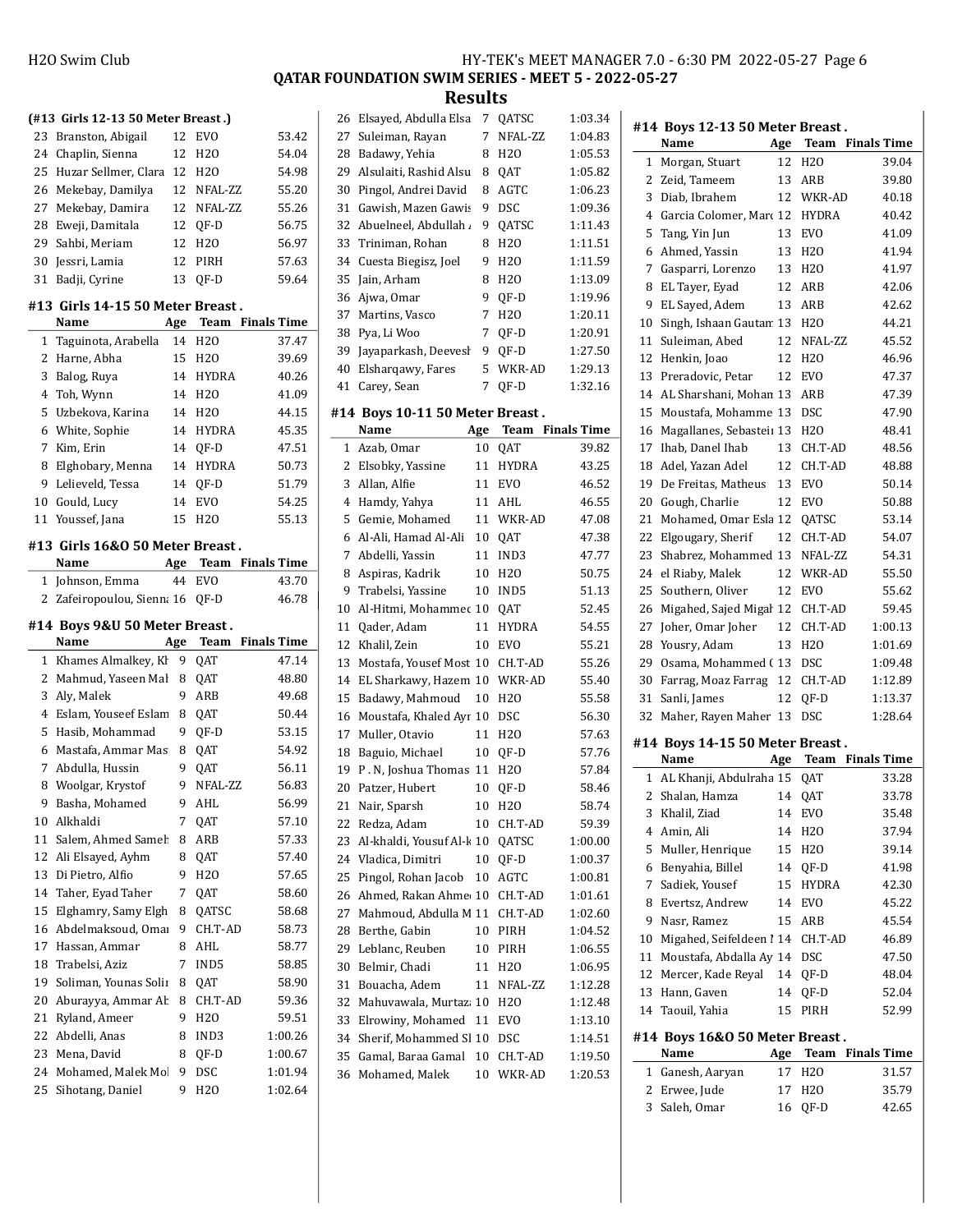| H <sub>20</sub> Swim Club | HY-TEK's MEET MANAGER 7.0 - 6:30 PM 2022-05-27 Page 7 |
|---------------------------|-------------------------------------------------------|
|---------------------------|-------------------------------------------------------|

QATAR FOUNDATION SWIM SERIES - MEET 5 - 2022-05-27

**Results**<br>11 PIRH

|          | (#14 Boys 16&0 50 Meter Breast.)            |     |                 |                         |
|----------|---------------------------------------------|-----|-----------------|-------------------------|
|          | 4 Saied, Moamen                             | 35  | WKR-AD          | 47.05                   |
|          | #15  Girls 9&U 50 Meter Free .<br>Name      | Age | Team            | <b>Finals Time</b>      |
| 1        | Ker-Fox, Hannah                             | 9   | H <sub>20</sub> | 34.87                   |
| 2        | Todaro, Alie                                | 9   | PIRH            | 45.19                   |
| 3        | Castuera, Caedgryn                          | 9   | H20             | 45.33                   |
| 4        | Gupta, Aradhaya                             | 9   | H <sub>20</sub> | 47.05                   |
| 5        | Lim, Beatrice                               | 9   | QF-D            | 47.19                   |
| 6        | Abdelfadel, Lama                            | 9   | ARB             | 48.27                   |
| 7        | Reslan, Jessica                             | 9   | H <sub>20</sub> | 48.77                   |
| 8        | Bounatiro, Manelle                          | 9   | PIRH            | 50.41                   |
| 9        | Kerr-Fox, Rebecca                           | 7   | H2O             | 50.43                   |
| 10       | Wali, Maryam Wali                           | 9   | CH.T-AD         | 51.59                   |
| 11       | Lopez, Olivia                               | 8   | H <sub>20</sub> | 55.29                   |
| 12       | Angel, Chloe                                | 8   | H2O             | 55.61                   |
| 13       | Kalyva, Koralia                             | 8   | H20             | 55.77                   |
|          | 14 Mohamed, Mila Moha                       | 7   | CH.T-AD         | 55.79                   |
| 15       | Nofal, Zeina                                | 9   | H20             | 55.88                   |
|          | 16 Ouechtati, Yasmine                       | 8   | ARB             | 56.72                   |
|          | 17 Khemiri, Malak                           | 8   | ARB             | 57.21                   |
| 18       | Hneini, Rhea                                | 8   | H <sub>20</sub> | 57.65                   |
|          | 19 Valencia, Camila                         | 8   | QF-D            | 58.20                   |
| 20       | Henkin, Maria Luiza                         | 8   | H20             | 58.51                   |
| 21       | Sherif, Gore Sherif                         | 8   | <b>DSC</b>      | 59.03                   |
|          | 22 Osman, Diala Osman                       | 8   | QATSC           | 1:00.15                 |
| 23       |                                             | 8   | H <sub>20</sub> | 1:01.61                 |
|          | Saad Mohamed, Joud<br>24 Saied, Talia Saied | 8   | CH.T-AD         | 1:01.71                 |
| 25       | Tagrid, Malak                               | 8   | QF-D            | 1:03.69                 |
|          |                                             | 9   |                 |                         |
| 26       | El Chami, Gabriele                          |     | PIRH            | 1:07.61                 |
| 27       | Gamal, Banan Gamal                          | 7   | CH.T-AD         | 1:09.92                 |
| 28       | Desai, Ayana                                | 8   | QF-D            | 1:10.34                 |
| 29       | Ahmed, Hala                                 | 9   | NFAL-ZZ         | 1:16.11                 |
| 30<br>31 | Baya, Baya                                  | 9   | ARB             | 1:20.36                 |
|          | Ahmed, Serin Ahmed                          | 7   | CH.T-AD         | 1:21.23                 |
|          | 32 Ahmad, Salma Ahme                        | 7   | CH.T-AD         | 1:22.27                 |
|          | 33 Areda, Arwa                              | 9   | CH.T-AD         | 1:22.72                 |
| 34       | Faris, Hala Faris                           | 7   | CH.T-AD         | 1:49.62                 |
|          | #15 Girls 10-11 50 Meter Free.<br>Name      | Age |                 | <b>Team</b> Finals Time |
| 1        | Reslan, Catherine                           | 11  | H <sub>20</sub> | 36.81                   |
| 2        | Balog, Defne                                | 10  | HYDRA           | 38.02                   |
| 3        | Kucka, Luiza                                | 11  | H20             | 38.56                   |
| 4        | Jones, Zara Savannah 11                     |     | H2O             | 39.03                   |
| 5        | Chane Fane, Cécile                          | 11  | PIRH            | 39.20                   |
| 6        | Chane Fane, Chloé                           | 11  | PIRH            | 39.76                   |
| 7        | Jackson, Taliitha                           | 10  | H20             | 39.89                   |
| 8        | Morsy, Kenda                                | 10  | ARB             | 39.91                   |
| 9        | Ammar, Laian Amma 11                        |     | CH.T-AD         | 40.74                   |
| 10       | Johnson, Amber                              | 10  | EVO             | 42.67                   |
| 11       | Kim, Chloe                                  | 11  | QF-D            | 42.72                   |
| 12       | Tagrida, Hala                               | 11  | QF-D            | 43.08                   |
| 13       | Lmshtin, Jasmin Ousa 10                     |     | QATSC           | 43.42                   |
| 14       | Mohamed, Arwa Moh 11                        |     | CH.T-AD         | 43.64                   |
| 15       | Kalyva, Smaraagda                           | 11  | H20             | 43.70                   |
|          |                                             |     |                 |                         |

| 16           | Sengakis, Kim                  | 11  | PIRH             | 43.93              |
|--------------|--------------------------------|-----|------------------|--------------------|
| 17           | Mouhoub, Yasmine               | 10  | NFAL-ZZ          | 44.09              |
| 18           | Ghaly, Aisha                   | 11  | QF-D             | 44.12              |
| 19           | Jazdee, Nadine Hana            | 10  | H20              | 44.31              |
| 20           | Baroud, Christa Mari 10        |     | PIRH             | 44.40              |
| 21           | Achi, Malak                    | 11  | QF-D             | 44.52              |
| 22           | Muller, Isabella               | 11  | H <sub>20</sub>  | 45.52              |
| 23           | Emad, Maya Emad M 10           |     | DSC              | 47.18              |
| 24           | Jerry, Samarah                 | 10  | H <sub>20</sub>  | 47.20              |
| 25           | Khemiri, Meriam                | 10  | ARB              | 47.26              |
| 26           | Tamer, Ahella Tamer            | 11  | DSC              | 49.48              |
| 27           | El Chami, Adriana              | 11  | PIRH             | 50.26              |
| 28           | Mercer, Arabella               | 11  | QF-D             | 51.18              |
| 29           | Bhagwa, Yashi                  | 11  | QFAK             | 52.15              |
| 30           | Elmahawy, May Elma 10          |     | DSC              | 52.31              |
| 31           | Ahmed, Haya                    | 11  | NFAL-ZZ          | 52.63              |
| 32           | Ganem, Remas                   | 11  | ARB              | 53.37              |
| 33           | Soliman, Hagar                 | 10  | ARB              | 55.76              |
| 34           | Khaled, Aseel                  | 10  | WKR-AD           | 57.42              |
| 35           | Moataz, Dilara                 | 10  | CH.T-AD          | 57.52              |
| 36           | Mahmoud, Jwiria Mal 11         |     | CH.T-AD          | 58.49              |
| 37           | Ebrahem, Joude                 | 10  | CH.T-AD          | 59.36              |
| 38           | Salloum, Leah                  | 11  | H <sub>20</sub>  | 59.98              |
| 39           | Adel, Lamar Adel               | 10  | CH.T-AD          | 1:41.73            |
|              |                                |     |                  |                    |
|              | #15 Girls 12-13 50 Meter Free. |     |                  |                    |
|              | Name                           | Age | Team             | <b>Finals Time</b> |
| $\mathbf{1}$ | Seah, Shu Hui                  | 12  | <b>HYDRA</b>     | 29.94              |
| 2            | Thompson, Emma                 | 13  | H <sub>20</sub>  | 30.00              |
|              |                                |     |                  |                    |
| 3            | Permana, Alya                  | 13  | NFAL-ZZ          | 32.55              |
| 4            | Peters, Zahira                 | 12  | IND1             | 32.62              |
| 5            | Banaia, Lara                   | 12  | H <sub>20</sub>  | 32.82              |
| 6            | Ahmed, Retaj Ahmed 13          |     | CH.T-AD          | 32.83              |
| 7            | Heaton, Mary                   | 13  | <b>EVO</b>       | 33.26              |
| 8            | Gasparri, Allegra              | 13  | H <sub>20</sub>  | 33.46              |
| 9            | Dowds, Sufia                   | 12  | EVO              | 34.41              |
|              | 10 Vladica, Ioana              | 13  | QF-D             | 34.78              |
| 11           | Walid, Yassmin Walid 12        |     | CH.T-AD          | 35.21              |
| 12           | Hneini, Haya                   | 13  | H <sub>20</sub>  | 35.41              |
| 13           | Devaya, Zara                   | 12  | QF-D             | 35.43              |
| 14           | Hammam, Karma                  | 13  | H <sub>20</sub>  | 35.52              |
| 15           | Aburayya, Jodie Abur 12        |     | CH.T-AD          | 36.01              |
| 16           | Yutuc, Jianna Marie            | 13  | H <sub>2</sub> O | 36.05              |
| 17           | Di Pietro, Annamaria 12        |     | H <sub>20</sub>  | 36.19              |
| 18           | Berthe, Eudoxie                | 13  | PIRH             | 37.67              |
| 19           | Escomel, Nina                  | 13  | PIRH             | 37.74              |
| 20           | Mouhoub, Meriem                | 12  | NFAL-ZZ          | 37.78              |
| 21           | Reslan, Sarah                  | 13  | H <sub>20</sub>  | 37.91              |
| 22           | Van Pevenage, Lou Ar 13        |     | PIRH             | 38.14              |
| 23           | Aboulseoud, Salma              | 13  | NFAL-ZZ          | 38.25              |
| 24           | Woolgar, Tatiana               | 13  | EVO              | 38.32              |
| 25           | Bajaj, Sunaina                 | 12  | HYDRA            | 38.60              |
| 26           | Badji, Cyrine                  | 13  | QF-D             | 38.94              |
| 27           | Bhagwat, Khushi                | 13  | HYDRA            | 39.01              |
| 28           | Piccou, Marina                 | 13  | PIRH             | 39.02              |
| 29           | Huzar Sellmer, Clara           | 12  | H <sub>20</sub>  | 39.16              |
| 30           | Escomel, Tiaré                 | 13  | PIRH             | 40.81              |
| 31           | Branston, Abigail              | 12  | EVO              | 41.15              |

| 32           | Sahbi, Meriam                      | 12     | H <sub>20</sub> | 41.64              |
|--------------|------------------------------------|--------|-----------------|--------------------|
| 33           | Chaplin, Sienna                    | 12     | H <sub>20</sub> | 41.82              |
| 34           | Branston, Sophia                   | 12     | <b>EVO</b>      | 43.04              |
| 35           | Majanini, Celine                   | 13     | H <sub>20</sub> | 43.05              |
| 36           | Abdulla, Dana                      | 12     | H <sub>20</sub> | 44.36              |
| 37           | Eweji, Damitala                    | 12     | QF-D            | 44.38              |
| 38           | Escomel, Lilou                     | 12     | PIRH            | 46.16              |
| 39           | Nogueira, Isabel                   | 12     | H <sub>20</sub> | 46.41              |
| 40           | Alami, Raya                        | 12     | NFAL-ZZ         | 46.75              |
| 41           | Scott, Ciara                       | 12     | QFAK            | 50.24              |
| 42           | Giurici, Alexandra Sil 12          |        | H <sub>20</sub> | 53.37              |
| 43           | El Moudarrib, Romai 12             |        | H <sub>20</sub> | 1:04.90            |
|              | #15 Girls 14-15 50 Meter Free.     |        |                 |                    |
|              | Name                               | Age    | Team            | <b>Finals Time</b> |
| $\mathbf{1}$ | Taguinota, Arabella                | 14     | H2O             | 29.88              |
| 2            | Saad Mohamed, Salm 14              |        | H <sub>20</sub> | 30.65              |
| 3            | Harne, Abha                        | 15     | H <sub>20</sub> | 31.14              |
|              | 4 Marshall, Layla                  | 15     | OF-D            | 31.15              |
| 5            | Allan, Evie                        | 14     | EVO             | 31.87              |
| 6            | Battad, Kirsten                    | 14     | H <sub>20</sub> | 32.97              |
| 7            | Medina, Sofia                      | 14     | <b>HYDRA</b>    | 33.06              |
| 8            | Toh, Wynn                          | 14     | H <sub>20</sub> | 33.09              |
| 9            | Balog, Ruya                        | 14     | <b>HYDRA</b>    | 33.52              |
| 10           | Uzbekova, Karina                   |        | 14 H2O          | 34.54              |
| 11           | Ganesh, Aananya                    | 14     | H <sub>20</sub> | 34.67              |
| 12           | Gould, Lucy                        | 14     | <b>EVO</b>      | 35.54              |
| 13           | Youssef, Jana                      | 15     | H <sub>20</sub> | 36.24              |
| 14           | Elghobary, Menna                   | 14     | <b>HYDRA</b>    | 38.54              |
|              |                                    | 14     |                 | 40.39              |
|              |                                    |        |                 |                    |
| 15           | Ponte, Julia                       |        | QF-D            |                    |
| 16           | Kim, Erin                          | 14     | QF-D            | 41.45              |
| 17           | Lelieveld, Tessa                   | 14     | QF-D            | 41.67              |
| 18<br>19     | Sherif, Zeina Shrif                | 14     | CH.T-AD         | 46.37              |
| 20           | Hesham, Joudi Hesha 14             |        | CH.T-AD         | 1:09.34<br>1:13.35 |
|              | Moutaz, Nareman Mc 14 CH.T-AD      |        |                 |                    |
|              | #15 Girls 16&0 50 Meter Free.      |        |                 |                    |
|              | Name                               |        | Age Team        | <b>Finals Time</b> |
| $\mathbf{1}$ | Jones, Izzy                        | 17     | <b>HYDRA</b>    | 27.83              |
| 2            | Zafeiropoulou, Sienna 16           |        | QF-D            | 35.31              |
|              | #16 Boys 9&U 50 Meter Free.        |        |                 |                    |
|              | Name                               | Age    | Team            | <b>Finals Time</b> |
| 1            | Aly, Malek                         | 9      | ARB             | 36.23              |
| 2            | Abdelsattar, Omar                  | 9      | ARB             | 37.10              |
| 3            | Khames Almalkey, Kł                | 9      | QAT             | 37.56              |
| 4            | Eslam, Youseef Eslam               | 8      | QAT             | 38.84              |
| 5            | Diab, Yousef                       | 8      | WKR-AD          | 39.04              |
| 6            | Elghamry, Samy Elgh                | 8      | QATSC           | 39.14              |
| 7            | Mahmud. Yaseen Mal                 | 8      | QAT             | 39.52              |
| 8            | Diab, Yassin                       | 8      | WKR-AD          | 39.88              |
| 9            | Basha, Mohamed                     | 9      | AHL             | 40.71              |
| 10           | Hasib, Mohammad                    | 9      | QF-D            | 41.12              |
| 11           | Pingol, Andrei David               | 8      | AGTC            | 41.13              |
| 12           | Selim, Omar                        | 9      | ARB             | 41.18              |
| 13           | Ayche, Omar Ayche                  | 8      | QAT             | 41.44              |
| 14<br>15     | Abdelli, Anas<br>Taher, Eyad Taher | 8<br>7 | IND3<br>QAT     | 41.84<br>42.07     |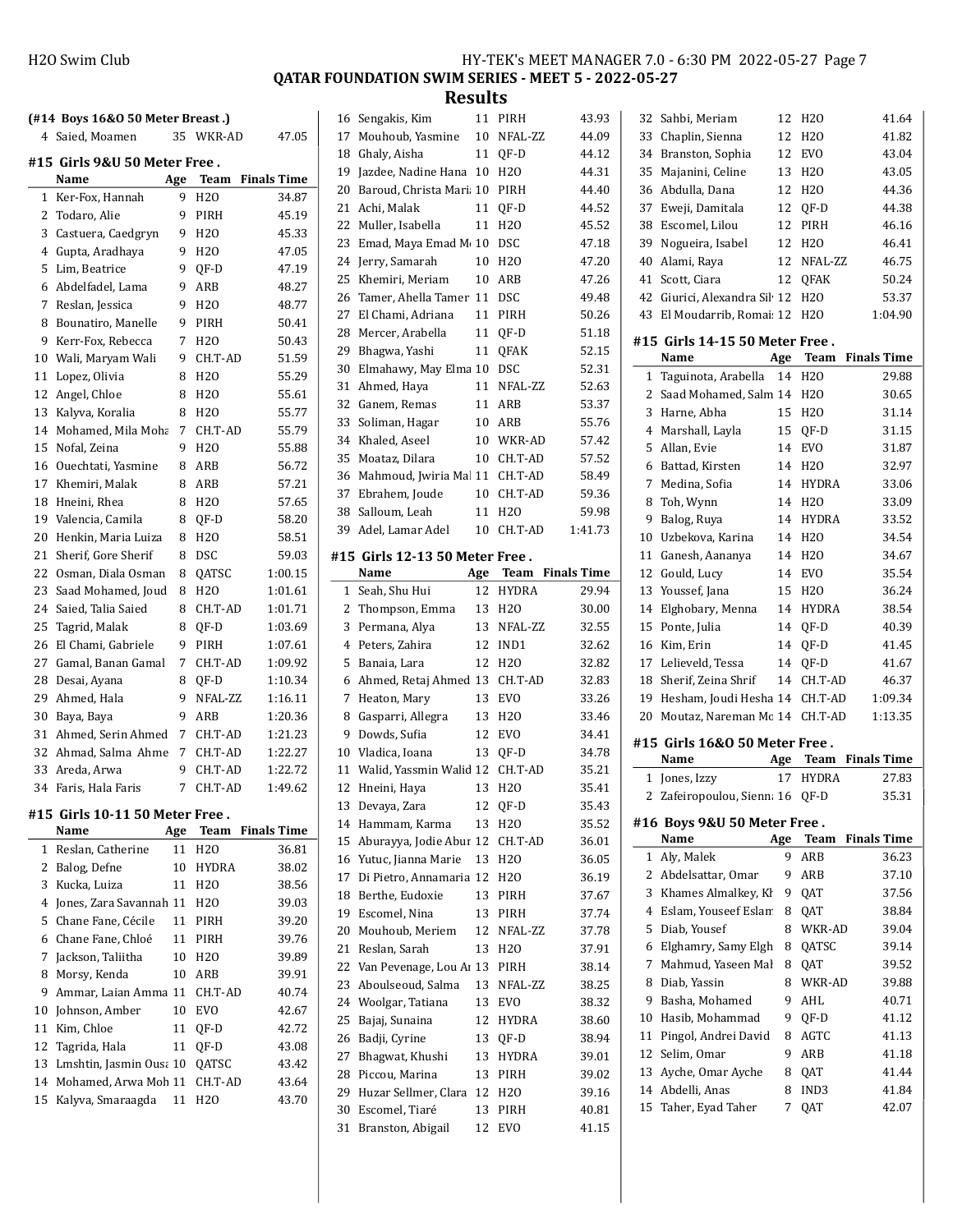QATAR FOUNDATION SWIM SERIES - MEET 5 - 2022-05-27

|    | (#16 Boys 9&U 50 Meter Free.)    |    |                 |         |              | 72   Carey, Se  |
|----|----------------------------------|----|-----------------|---------|--------------|-----------------|
|    | 16 EL Tayer, Mazan               | 9  | ARB             | 42.44   | 73           | Ahmed,          |
| 17 | Almalki, Salman Alma             | 7  | QAT             | 42.63   | 74           | Martins,        |
| 18 | Ryland, Ameer                    | 9  | H20             | 42.67   | 75           | Jayapark        |
| 19 | Trabelsi, Aziz                   | 7  | IND5            | 42.82   | 76           | <b>BU</b> Gelba |
| 20 | Salem, Ahmed Samel               | 8  | ARB             | 43.28   | 77           | Eldrigy,        |
| 21 | Di Pietro, Alfio                 | 9  | H20             | 43.60   | 78           | Abdelfta        |
| 22 | Soliman, Younas Solii            | 8  | QAT             | 43.61   | 79           | Elshabra        |
| 23 | Mastafa, Ammar Mas               | 8  | QAT             | 44.11   | 80           | Korkor,         |
| 24 | Saad Mohamed, Abde               | 9  | H20             | 44.13   |              |                 |
| 25 | Abdulazeem, Aws                  | 9  | ARB             | 44.56   |              | #16 Boys 1      |
| 26 | Alsulaiti, Rashid Alsu           | 8  | QAT             | 44.67   |              | Name            |
| 27 | Aburayya, Ammar Ab               | 8  | CH.T-AD         | 44.82   | $\mathbf{1}$ | Azab, Or        |
| 28 | Mena, David                      | 8  | QF-D            | 45.18   | 2            | Younes,         |
| 29 | Bindiafy, Ahmed                  | 9  | WKR-AD          | 45.21   | 3            | Allan, Al       |
| 30 | Abuelneel, Abdullah              | 9  | QATSC           | 45.28   | 4            | Hassan,         |
| 31 |                                  | 7  |                 |         | 5            | Gazar, A        |
|    | Ismail, Mohamed<br>Hassan, Ammar |    | WKR-AD          | 45.55   | 6            | Elsobky,        |
| 32 |                                  | 8  | AHL             | 45.58   | 7            | Abdelli,        |
| 33 | Mohamed, Malek Mo                | 9  | DSC             | 47.20   | 8            | Hamdy,          |
| 34 | Mankarios, Adrian                | 9  | CH.T-AD         | 47.73   | 9            | Ziad, Ha        |
| 35 | Mahmoud, Malik Mal               | 9  | CH.T-AD         | 48.51   | 10           | Sobieha,        |
| 36 | Fadl, Adam Adel                  | 8  | CH.T-AD         | 48.78   | 11           | Al-Ali, H       |
| 37 | Redza, Adel                      | 8  | CH.T-AD         | 49.14   | 12           | Aspiras,        |
| 38 | Rizal, Asadel                    | 9  | NFAL-ZZ         | 49.81   | 13           | Qader, A        |
| 39 | Tammes, Frederik                 | 9  | H <sub>20</sub> | 52.04   | 14           | AL Mara         |
| 40 | Woolgar, Krystof                 | 9  | NFAL-ZZ         | 52.95   | 15           | Annabi,         |
| 41 | Elbagoury, Mohamed               | 9  | WKR-AD          | 53.49   | 16           | AL Shars        |
| 42 | Bindiafy, Hamza                  | 9  | WKR-AD          | 53.71   | 17           | Abril Cla       |
| 43 | Khaled, Amgd                     | 7  | WKR-AD          | 56.00   | 18           | Gemea, <i>i</i> |
| 44 | Mohamed, Anas Moh                | 9  | <b>DSC</b>      | 56.10   | 19           | Moustafa        |
| 45 | Pya, Li Woo                      | 7  | QF-D            | 56.98   | 20           | Khalil, Z       |
| 46 | L.S., Niranjan                   | 8  | IND4            | 57.95   | 21           | EL Sharl        |
| 47 | Elsayed, Abdulla Elsa            | 7  | QATSC           | 59.19   | 22           | Trabelsi        |
|    | 48 Gazer, Aser Gazer             | 7  | QATSC           | 59.62   | 23           | Seah, Sh        |
| 49 | Guluta, Giorgio Gulut            | 6  | CH.T-AD         | 1:00.27 | 24           | P.N, Jos        |
| 50 | Ajwa, Omar                       | 9  | QF-D            | 1:00.54 | 25           | Mostafa,        |
|    | 51 Badawy, Yehia                 | 8  | H <sub>20</sub> | 1:01.51 | 26           | Leblanc,        |
|    | 52 Gawish, Mazen Gawis           | 9  | <b>DSC</b>      | 1:01.82 | 27           | Badawy,         |
|    | 53 Triniman, Rohan               |    | 8 H2O           | 1:03.07 | 28           | Berthe, 0       |
|    | 54 Mohamed, Abdullah             | 9. | CH.T-AD         | 1:03.35 | 29           | Sihotang        |
| 55 | Emad, Fares Emad M               | 8  | DSC             | 1:04.19 | 30           | Mahmou          |
| 56 | Belal, Malek Belal               | 6  | <b>DSC</b>      | 1:04.41 | 31           | Nair, Spa       |
| 57 | Tamer, Adam Tamer                | 7  | DSC             | 1:04.87 | 32           | Vladica,        |
| 58 | Mohamed, Mostafa                 | 9  | WKR-AD          | 1:05.57 | 33           | Al-khald        |
| 59 | Abdulla, Nasser                  | 8  | H <sub>20</sub> | 1:05.60 | 34           | Belmir, 0       |
|    | 60 Cuesta Biegisz, Joel          | 9  | H2O             | 1:05.96 | 35           | Abdulla,        |
| 61 | Jain, Arham                      | 8  | H20             | 1:07.39 |              | 36 Muller, 0    |
| 62 | Abuelneel, Yousaf Ab             | 7  | QATSC           | 1:07.75 | 37           | Senior, E       |
|    | 63 Elshargawy, Fares             | 5  | WKR-AD          | 1:07.93 | 38           | Elrowiny        |
|    | 64 Sengakis, Noah                | 7  | PIRH            | 1:09.32 | 39           | Blangue         |
| 65 | Alkhalf, Ali Alkhalf             | 6  | DSC             | 1:09.37 | 40           | Pingol, R       |
|    | 66 Walid, Anas                   | 5  | IND6            | 1:09.55 | 41           | Patzer, F       |
| 67 | Anas, Zein Anas                  | 7  | <b>DSC</b>      | 1:10.28 | 42           | Baguio, l       |
| 68 | Osman, Yazan Osman               | 6  | QATSC           | 1:10.70 | 43           | Bouacha         |
| 69 | Ammar, Sofyan Amm                | 5  | CH.T-AD         | 1:11.30 | 44           | Sherif, M       |
| 70 | Desouky, Mohannad                | 7  | CH.T-AD         | 1:12.21 | 45           | Moataz,         |
|    | 71 Annabi, Ryan Annabi           | 6  | QATSC           | 1:13.31 |              |                 |
|    |                                  |    |                 |         | 46           | Harras, 2       |

|    | 72 Carey, Sean                  | 7   | QF-D             | 1:13.58            |  |
|----|---------------------------------|-----|------------------|--------------------|--|
| 73 | Ahmed, Rayan Ahmer              | 8   | CH.T-AD          | 1:15.82            |  |
| 74 | Martins, Vasco                  | 7   | H <sub>20</sub>  | 1:17.05            |  |
| 75 | Jayaparkash, Deevesl            | 9   | QF-D             | 1:19.02            |  |
| 76 | BU Gelban, Moutasen             | 8   | CH.T-AD          | 1:23.54            |  |
| 77 | Eldrigy, Yahya Eldrig           | 9   | CH.T-AD          | 1:23.90            |  |
| 78 | Abdelftah, Ahmed                | 9   | WKR-AD           | 1:25.91            |  |
| 79 | Elshabrawy, Ahmed I             | 9   | CH.T-AD          | 1:48.97            |  |
| 80 | Korkor, Elias Korkor            | 7   | CH.T-AD          | 1:59.05            |  |
|    |                                 |     |                  |                    |  |
|    | #16 Boys 10-11 50 Meter Free .  |     |                  |                    |  |
|    | Name                            | Age | Team             | <b>Finals Time</b> |  |
| 1  | Azab, Omar                      | 10  | QAT              | 31.89              |  |
| 2  | Younes, Belal                   | 11  | ARB              | 33.13              |  |
| 3  | Allan, Alfie                    | 11  | EVO              | 33.72              |  |
| 4  | Hassan, Pasal Mohan 10          |     | QAT              | 34.84              |  |
| 5  | Gazar, Adam M Gazar 11          |     | QATSC            | 35.01              |  |
| 6  | Elsobky, Yassine                | 11  | HYDRA            | 35.17              |  |
| 7  | Abdelli, Yassin                 | 11  | IND <sub>3</sub> | 35.69              |  |
| 8  | Hamdy, Yahya                    | 11  | AHL              | 35.75              |  |
| 9  | Ziad, Hamza                     | 10  | WKR-AD           | 36.21              |  |
| 10 | Sobieha, Malek Sobie 10 CH.T-AD |     |                  | 36.68              |  |
| 11 | Al-Ali, Hamad Al-Ali            | 10  | QAT              | 37.44              |  |
| 12 | Aspiras, Kadrik                 | 10  | H <sub>20</sub>  | 37.50              |  |
| 13 | Qader, Adam                     | 11  | <b>HYDRA</b>     | 37.61              |  |
| 14 | AL Maraghi, Yousef              | 10  | QAT              | 38.58              |  |
| 15 | Annabi, Youssef Anna 10         |     | QATSC            | 38.68              |  |
| 16 | AL Sharshani, Hassar 11         |     | ARB              | 38.91              |  |
| 17 | Abril Clavijo, Matias           | 11  | H20              | 38.94              |  |
| 18 | Gemea, Ali                      | 10  | WKR-AD           | 39.38              |  |
| 19 | Moustafa, Khaled Ayr 10         |     | DSC              | 41.38              |  |
| 20 | Khalil, Zein                    | 10  | EVO              | 41.39              |  |
| 21 | EL Sharkawy, Hazem 10           |     | WKR-AD           | 41.52              |  |
| 22 | Trabelsi, Yassine               | 10  | IND5             | 41.92              |  |
| 23 | Seah, Shu Yang                  | 10  | HYDRA            | 42.04              |  |
| 24 | P.N, Joshua Thomas 11           |     | H <sub>20</sub>  | 42.66              |  |
| 25 | Mostafa, Yousef Most 10         |     | CH.T-AD          | 42.94              |  |
| 26 | Leblanc, Reuben                 | 10  | PIRH             | 43.08              |  |
| 27 | Badawy, Mahmoud                 | 10  | H <sub>20</sub>  | 43.82              |  |
| 28 | Berthe, Gabin                   | 10  | PIRH             | 43.87              |  |
| 29 | Sihotang, Lionel                | 10  | H2O              | 44.03              |  |
| 30 | Mahmoud, Abdulla M 11           |     | CH.T-AD          | 44.10              |  |
| 31 | Nair, Sparsh                    | 10  | H <sub>20</sub>  | 44.12              |  |
| 32 | Vladica, Dimitri                | 10  | QF-D             | 44.56              |  |
| 33 | Al-khaldi, Yousuf Al-k 10       |     | QATSC            | 44.93              |  |
| 34 | Belmir, Chadi                   | 11  | H <sub>20</sub>  | 47.62              |  |
| 35 | Abdulla, Khalifa                | 10  | H <sub>20</sub>  | 47.65              |  |
| 36 | Muller, Otavio                  | 11  | H20              | 48.02              |  |
| 37 | Senior, Eli                     | 10  | H <sub>20</sub>  | 48.30              |  |
| 38 | Elrowiny, Mohamed               | 11  | EVO              | 48.51              |  |
| 39 | Blanguernon, Adam               | 10  | PIRH             | 48.61              |  |
| 40 | Pingol, Rohan Jacob             | 10  | AGTC             | 49.62              |  |
| 41 | Patzer, Hubert                  | 10  | QF-D             | 50.71              |  |
| 42 | Baguio, Michael                 | 10  | QF-D             | 50.74              |  |
| 43 | Bouacha, Adem                   | 11  | NFAL-ZZ          | 52.43              |  |
| 44 | Sherif, Mohammed Sl 10          |     | DSC              | 53.70              |  |
| 45 | Moataz, Seif                    | 10  | CH.T-AD          | 55.45              |  |
| 46 | Harras, Ziad                    | 10  | QF-D             | 56.57              |  |
|    |                                 |     |                  |                    |  |

| 47       | Ahmed, Rakan Ahme 10                      |            | CH.T-AD                    | 57.54              |
|----------|-------------------------------------------|------------|----------------------------|--------------------|
| 48       | Redza, Adam                               | 10         | CH.T-AD                    | 59.84              |
| 49       | Ahmed, Yassin                             | 11         | CH.T-AD                    | 1:00.22            |
| 50       | Mahuvawala, Murtaz 10                     |            | H <sub>20</sub>            | 1:00.49            |
| 51       | Hariyshman, Tenugai 10 NFAL-ZZ            |            |                            | 1:02.18            |
| 52       | Mohamed, Malek                            | 10         | WKR-AD                     | 1:03.49            |
| 53       | Ryu, Liam                                 | 11         | QF-D                       | 1:04.65            |
| 54       | Rudani, Vashishtha                        | 11         | H <sub>20</sub>            | 1:06.55            |
| 55       | Bejjani, Michael                          | 10         | PIRH                       | 1:07.56            |
| 56       | Abdelftah, Yousef                         | 10         | WKR-AD                     | 1:16.04            |
|          |                                           |            |                            |                    |
|          | #16 Boys 12-13 50 Meter Free .            |            |                            |                    |
|          | Name                                      | <b>Age</b> | Team                       | <b>Finals Time</b> |
| 1<br>2   | Hassan, Marwan                            | 13         | QAT                        | 28.04              |
| 3        | Elhamayda, Abdullah 13                    | 13         | QAT                        | 29.33              |
| 4        | EL Sayed, Adem<br>Galel, Tarek            | 13         | ARB<br>WKR-AD              | 29.96<br>31.25     |
| 5        | Zeid, Tameem                              | 13         | ARB                        | 31.39              |
|          | Morgan, Stuart                            |            |                            |                    |
| 6        |                                           | 12         | H <sub>20</sub>            | 32.20              |
| 7<br>8   | Gasparri, Lorenzo                         | 13<br>13   | H <sub>20</sub>            | 32.49<br>32.50     |
| 9        | AL Muraikhi, Hamad                        | 13         | ARB                        |                    |
| 10       | Walid, Yassen Walid                       | 12         | CH.T-AD<br>ARB             | 32.94<br>33.22     |
|          | EL Tayer, Eyad<br>Adel, Yazan Adel        | 12         |                            |                    |
| 11<br>12 |                                           |            | CH.T-AD                    | 33.67              |
|          | Hanauer, Moritz                           | 13         | <b>HYDRA</b><br><b>EVO</b> | 34.07              |
| 13       | Preradovic, Petar                         | 12         |                            | 34.24              |
| 14       | Tang, Yin Jun                             | 13         | EVO                        | 34.29              |
| 15       | Magallanes, Sebasteii 13                  |            | H <sub>20</sub>            | 34.48              |
| 16       | Singh, Ishaan Gautan 13                   |            | H <sub>20</sub>            | 34.97              |
| 17       | AL Sharshani, Mohan 13                    |            | ARB                        | 35.21              |
| 18       | Diab, Ibrahem                             | 12         | WKR-AD                     | 35.26              |
| 19       | Sobieha, Yassin Sobie 12                  | 12         | CH.T-AD                    | 35.40              |
| 20       | Henkin, Joao                              |            | H <sub>20</sub>            | 35.51              |
| 21       | Dany, Dany Ayman A: 12<br>el Riaby, Malek |            | <b>DSC</b><br>WKR-AD       | 35.68              |
| 22<br>23 | Ahmed, Yassin                             | 12<br>13   | H <sub>20</sub>            | 36.16<br>36.20     |
| 24       | Lajili, Yassine Lajili                    | 12         | CH.T-AD                    | 36.51              |
| 25       | Mohamed, Omar Esla 12                     |            | QATSC                      | 37.28              |
| 26       | Baroud, Anthony                           | 12         | PIRH                       | 37.41              |
| 27       | Timeridjine, Anas                         | 13         | NFAL-ZZ                    | 37.76              |
| 28       | Moustafa, Mohamme 13                      |            | <b>DSC</b>                 | 37.88              |
| 29       | Ihab, Danel Ihab                          | 13         | CH.T-AD                    | 38.26              |
| 30       | Kalyvas, Romanos                          | 13         | H2O                        | 38.81              |
| 31       | Southern, Oliver                          |            | 12 EVO                     | 38.91              |
| 32       | Ibrahim, Abdallah Ya 12 QATSC             |            |                            | 39.08              |
| 33       | Mohammed, Mohamı 12                       |            | ARB                        | 39.10              |
| 34       | Disley, Tom                               | 12         | EVO                        | 39.24              |
| 35       | Ballan, Faisal                            | 13         | NFAL-ZZ                    | 39.59              |
| 36       | Elgougary, Sherif                         | 12         | CH.T-AD                    | 40.08              |
| 37       | Peralta, Antonio                          | 13         | PIRH                       | 40.58              |
| 38       | Migahed, Sajed Migal 12                   |            | CH.T-AD                    | 41.00              |
| 39       | Modi, Vrishin                             | 13         | QF-D                       | 41.10              |
| 40       | Osama, Mohammed (13                       |            | DSC                        | 41.43              |
| 41       | Osama, Mohamed Os 12                      |            | CH.T-AD                    | 41.80              |
| 42       | Yousry, Adam                              | 13         | H <sub>20</sub>            | 42.20              |
| 43       | Sanli, James                              | 12         | QF-D                       | 42.37              |
| 44       | Shabrez, Mohammed 13 NFAL-ZZ              |            |                            | 44.70              |
| 45       | Farrag, Moaz Farrag                       | 12         | CH.T-AD                    | 44.81              |
|          |                                           |            |                            |                    |